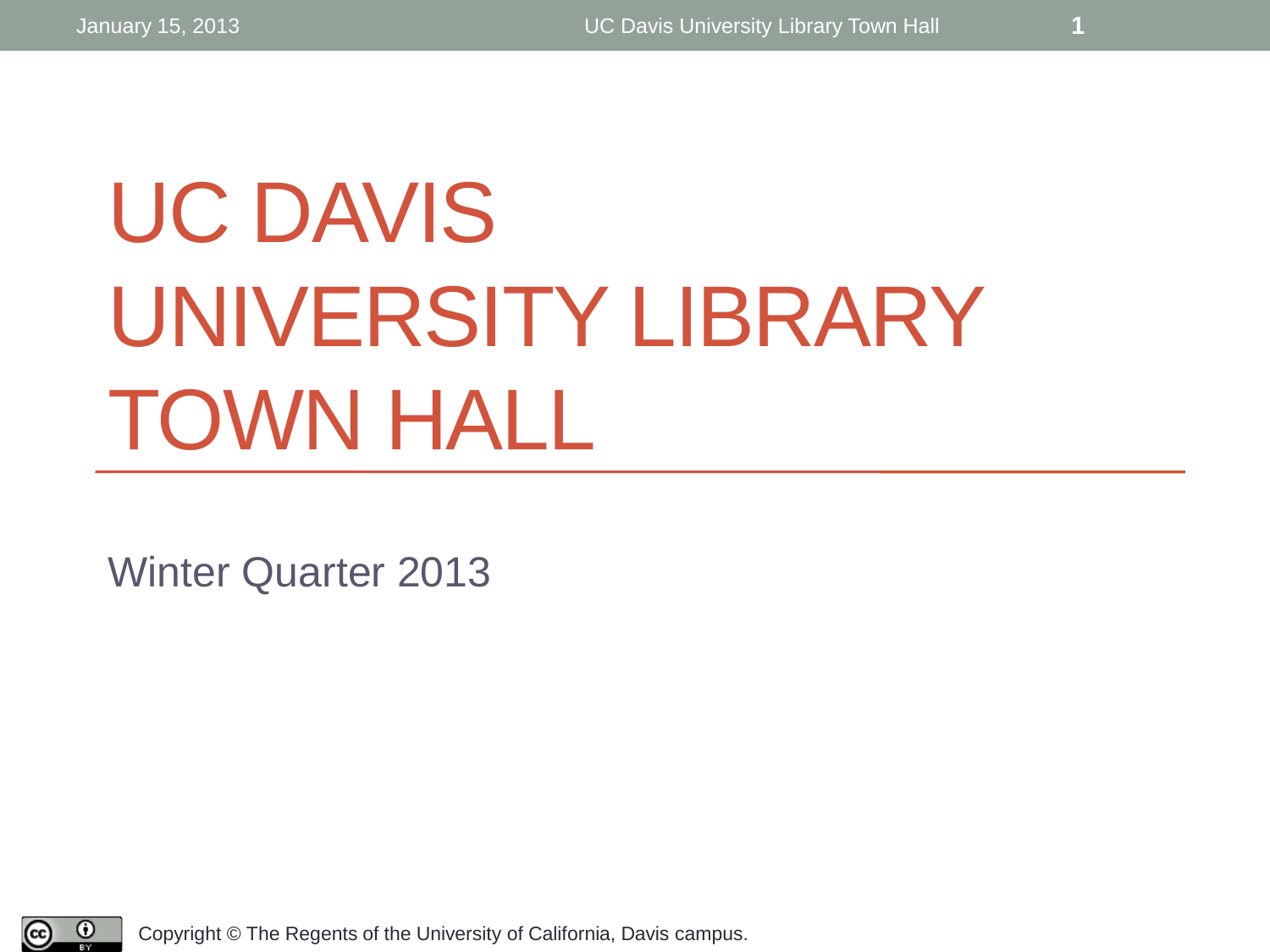### TOWN HALL Webcast

- This session is being live Webcast with Adobe Connect
- Questions may be asked in person or via Adobe Connect
- This session is also being RECORDED and ARCHIVED for future viewing, including the Q&A portion

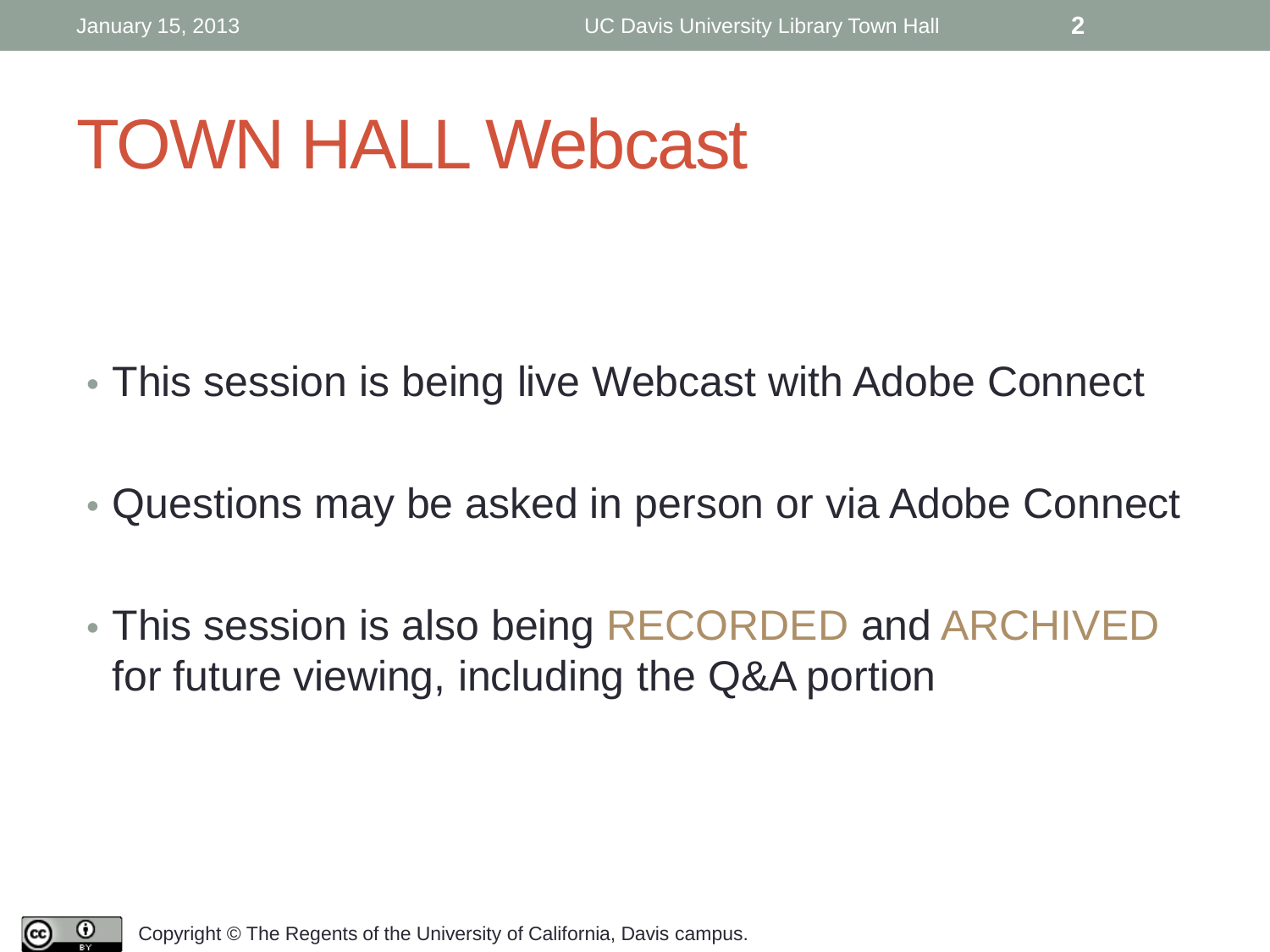### Recap of Strategic Plan Rationale

*A new Strategic Plan for the University Library will* 

- Inform difficult choices and investments going forward
- Help us talk about our work with the community
- Keep us relevant in the future

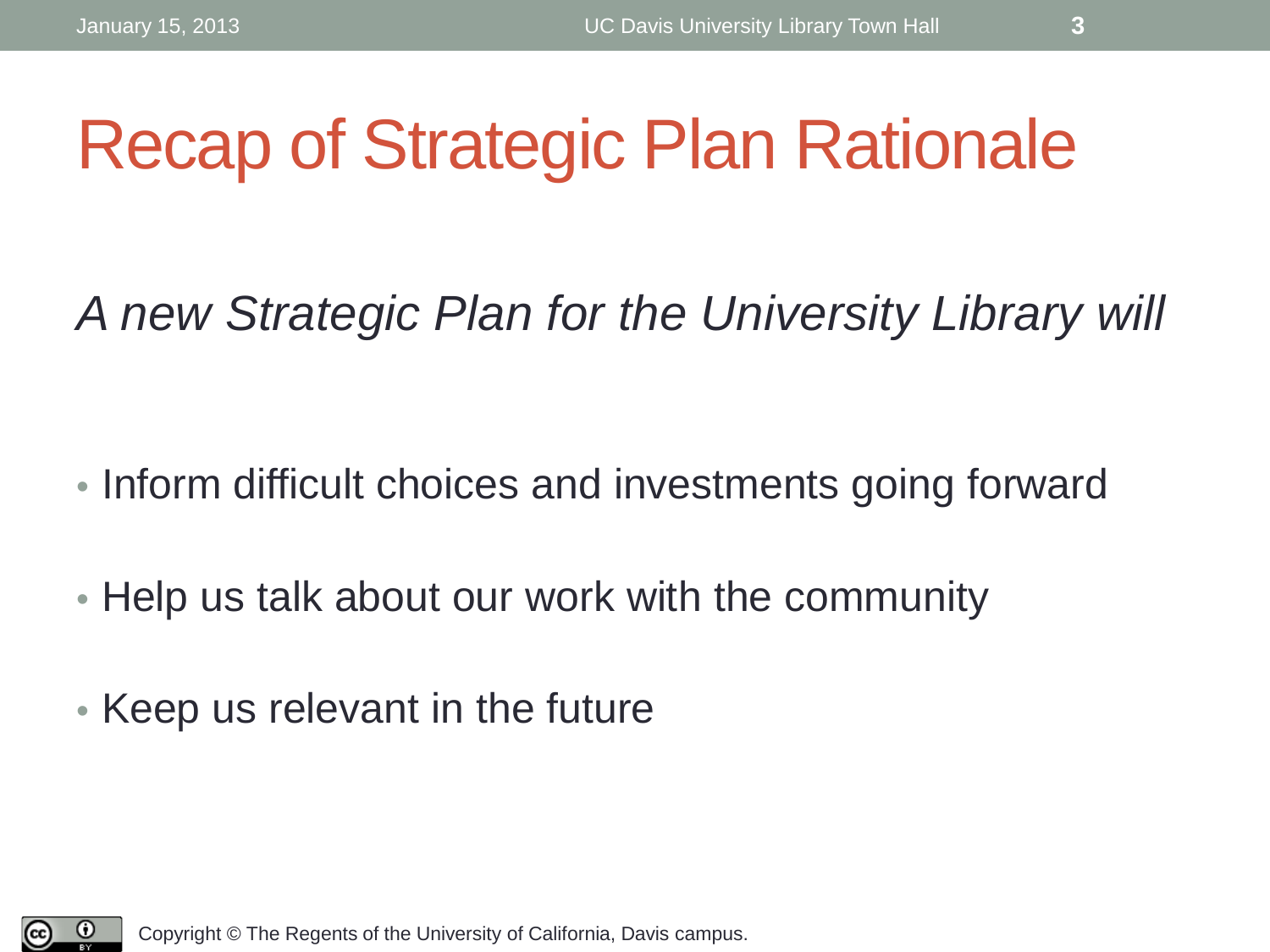## Recap of Strategic Planning Process

- Compressed 4 month time frame
- Staff input (advisory group, workshops, wiki)
- Student input (surveys)
- Faculty input (library committees)
- Administration input (interviews with Provost, Deans, etc.)
- State and university budget outcome
- Institutional comparisons

 $\bm{\mathsf{o}}$ (cc).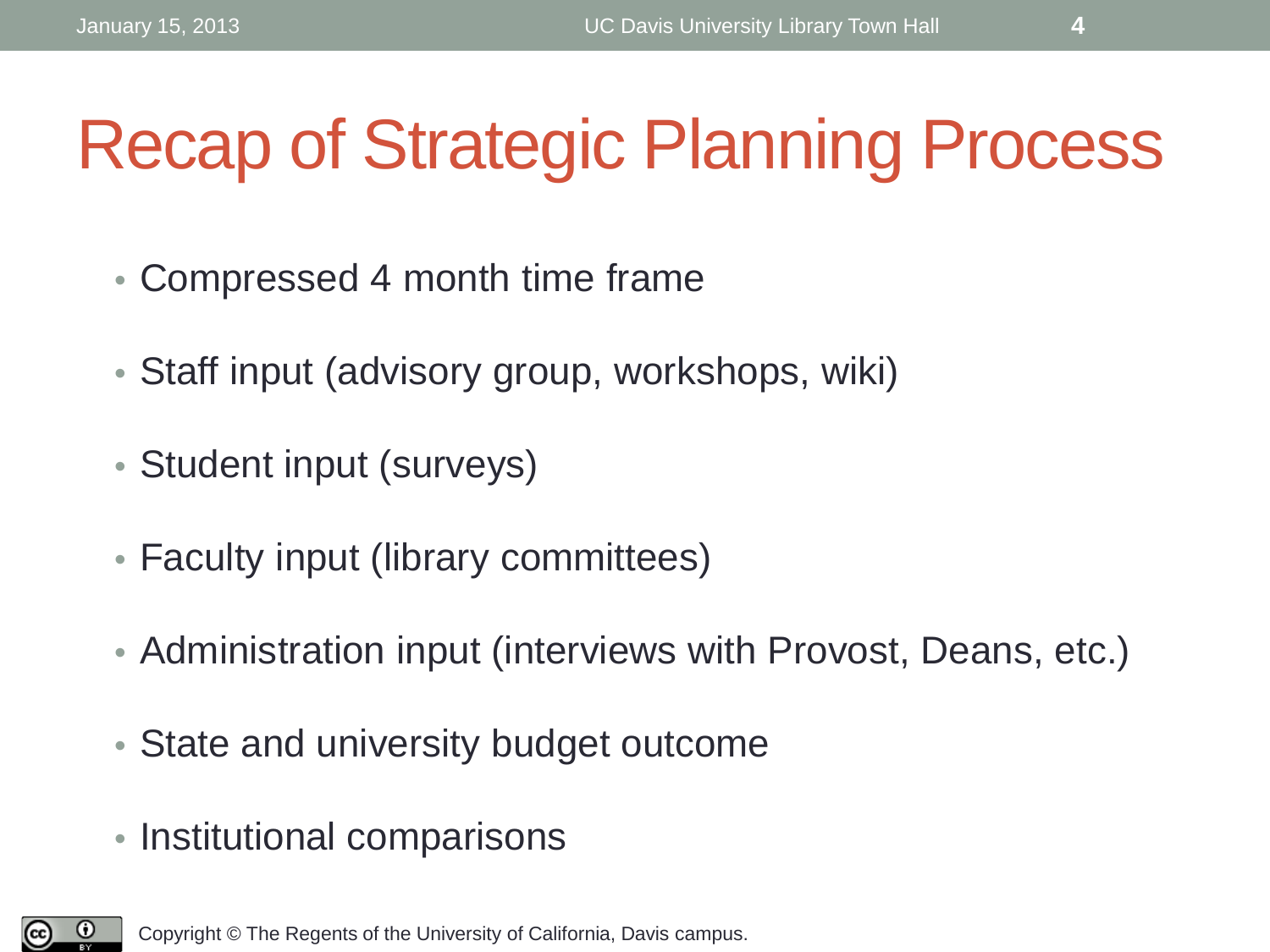

### State general funds account for 8% of UC's total revenue and covers less than 50% of its educational activities



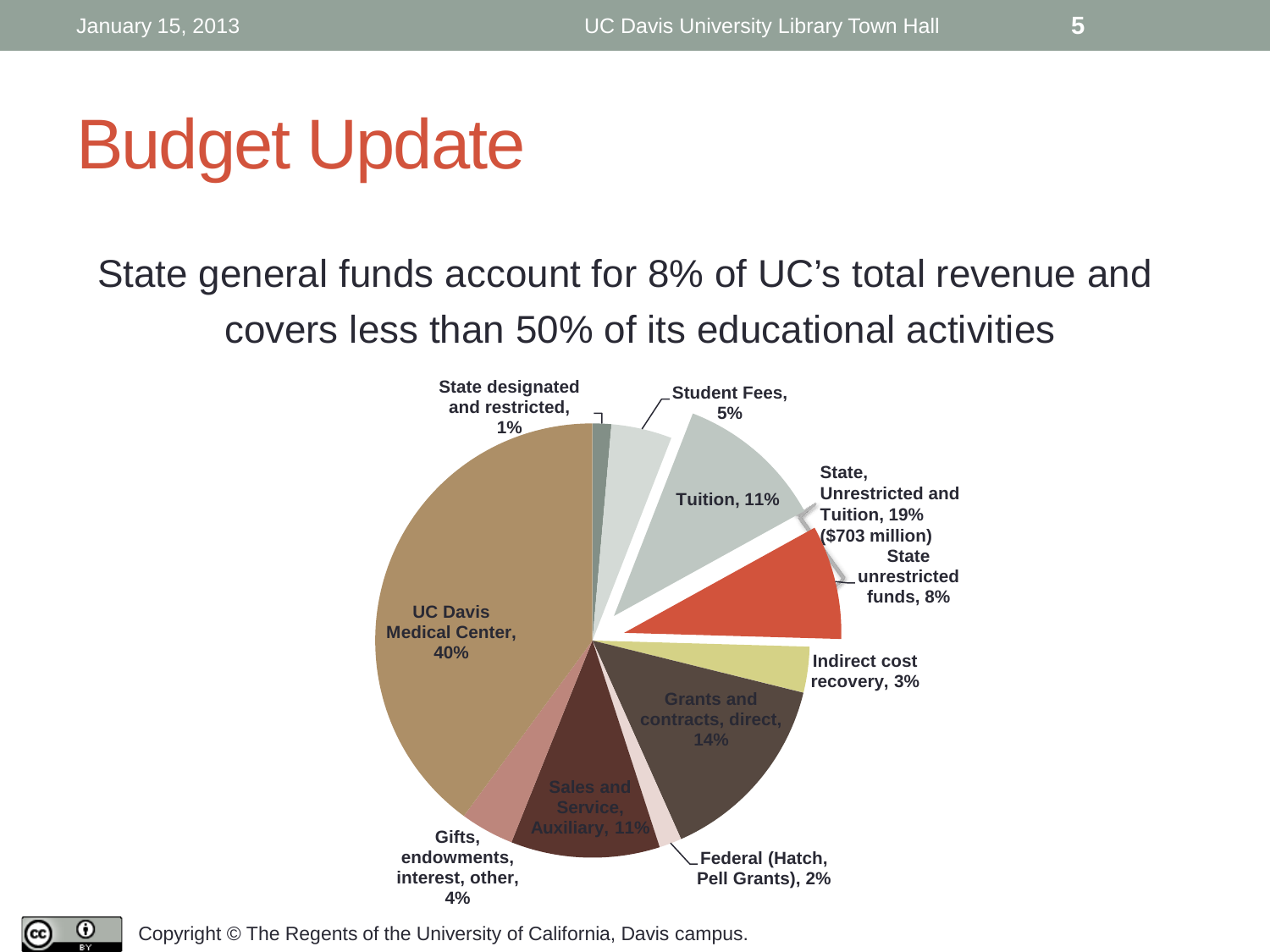## Budget Update

- \$56 million shortfall for 2012-13
- \$35 million projected shortfall for 2013-14 and ongoing
- Prop 30 passed (yeah!)
- New state budget will help stabilize UC **but**
- *Asks for no tuition increases for 5 years* **and**

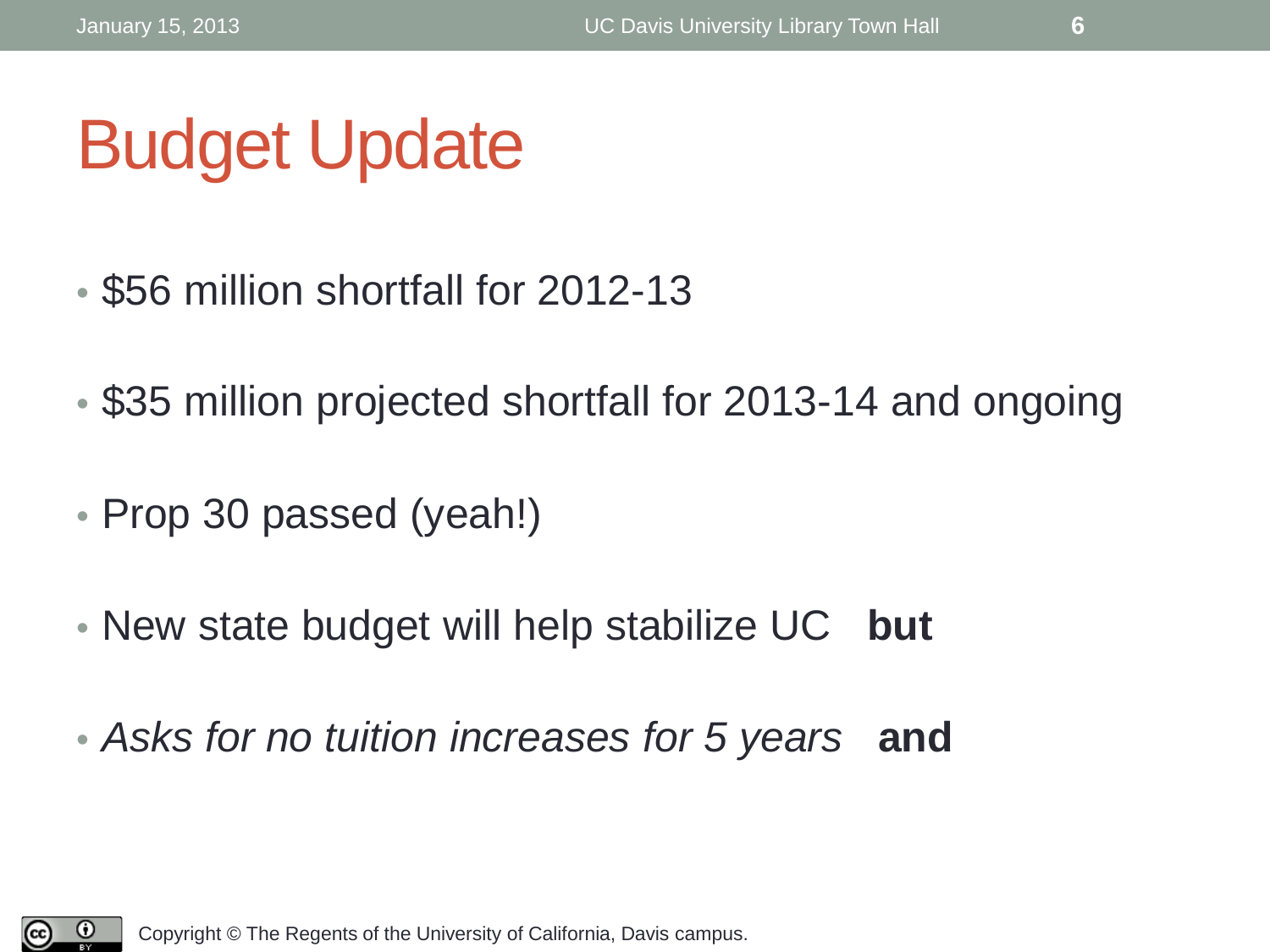### Budget Update

"The Governor's budget plan expects UC and the other higher education segments to *focus on providing high-quality instruction at lower cost*, decreasing the time it takes to earn a degree and increasing graduation rates by deploying teaching resources more effectively. The budget calls for directing \$10 million of the State funds provided to increase the number of courses available to matriculate undergraduate students *through the use of technology*, targeting courses that have the highest demand and that constitute prerequisites for different degrees."

Jan 10th letter from Yudof to the Regents

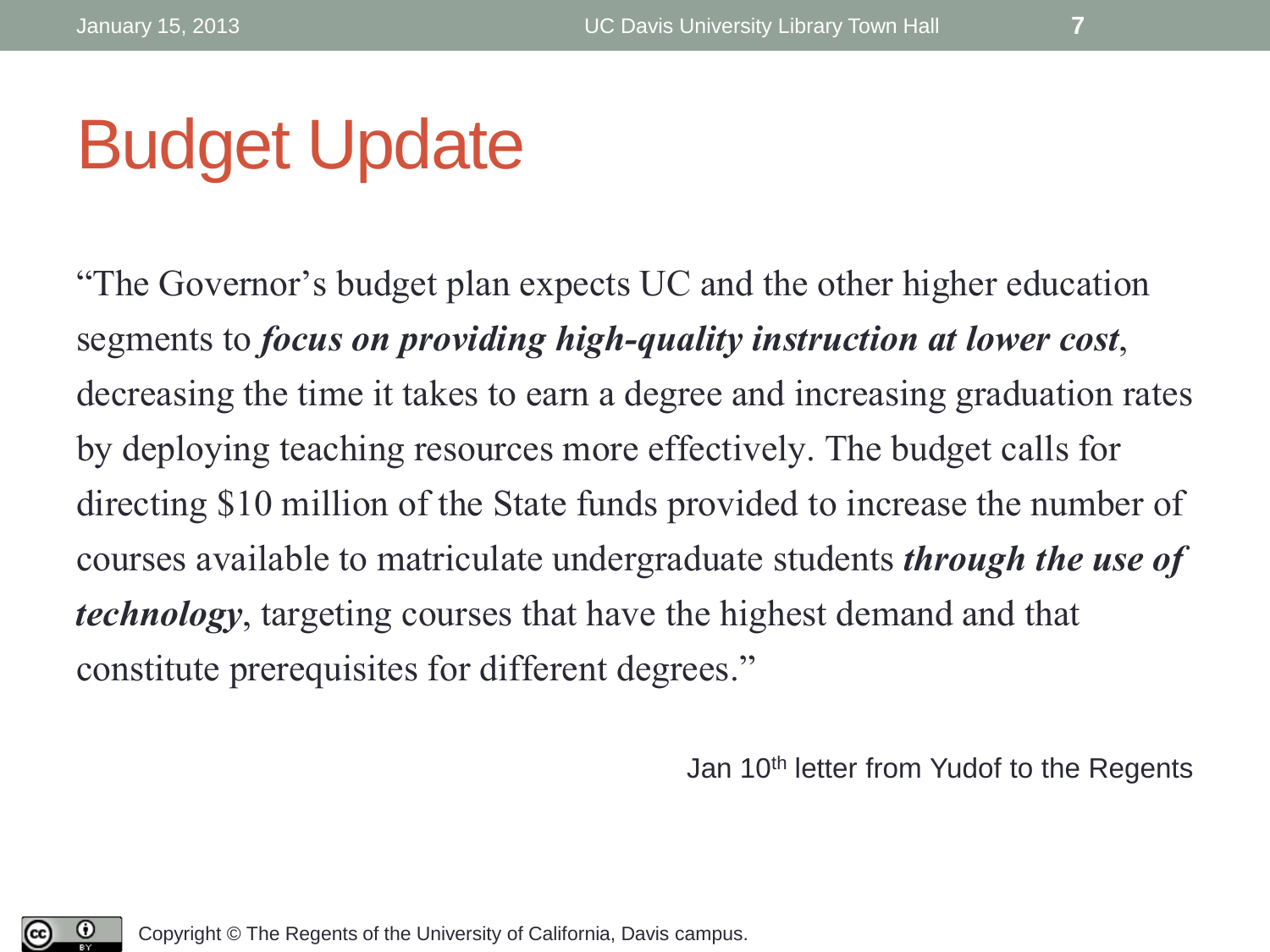$\odot$ 

©.

## Survey Results



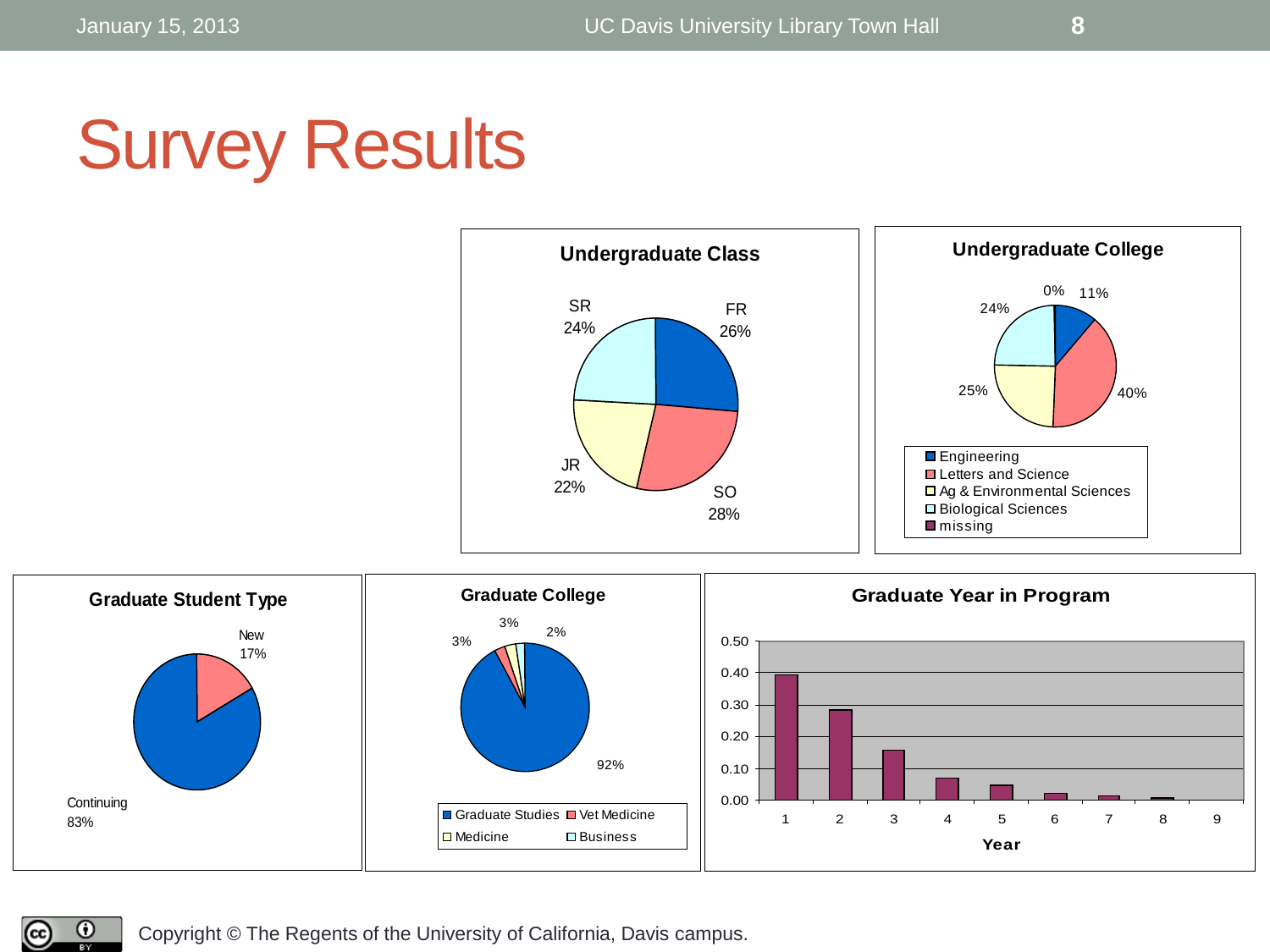### Survey Results

How often do you use the UC Davis University Library?



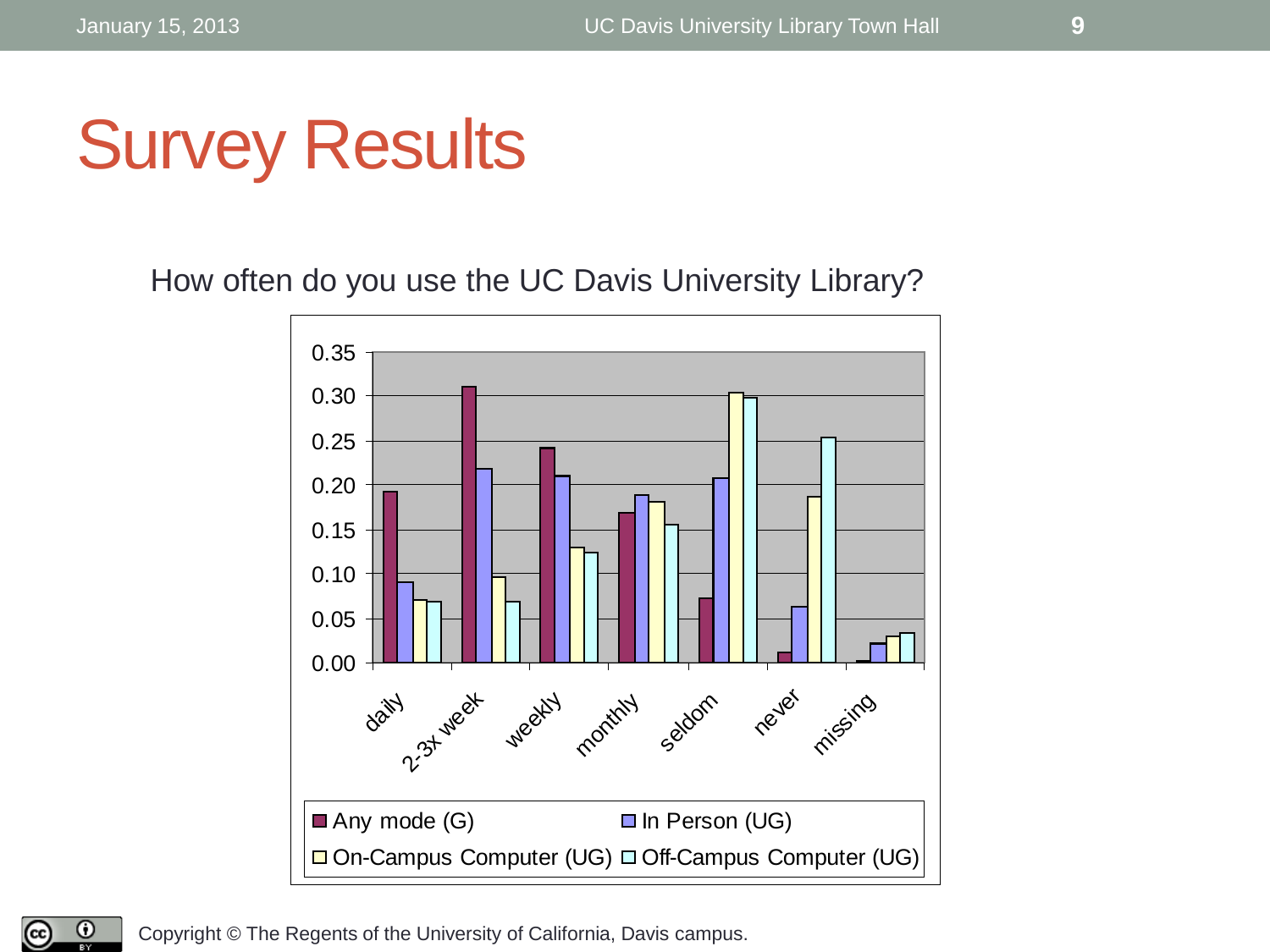©.



Which library do you use most often?



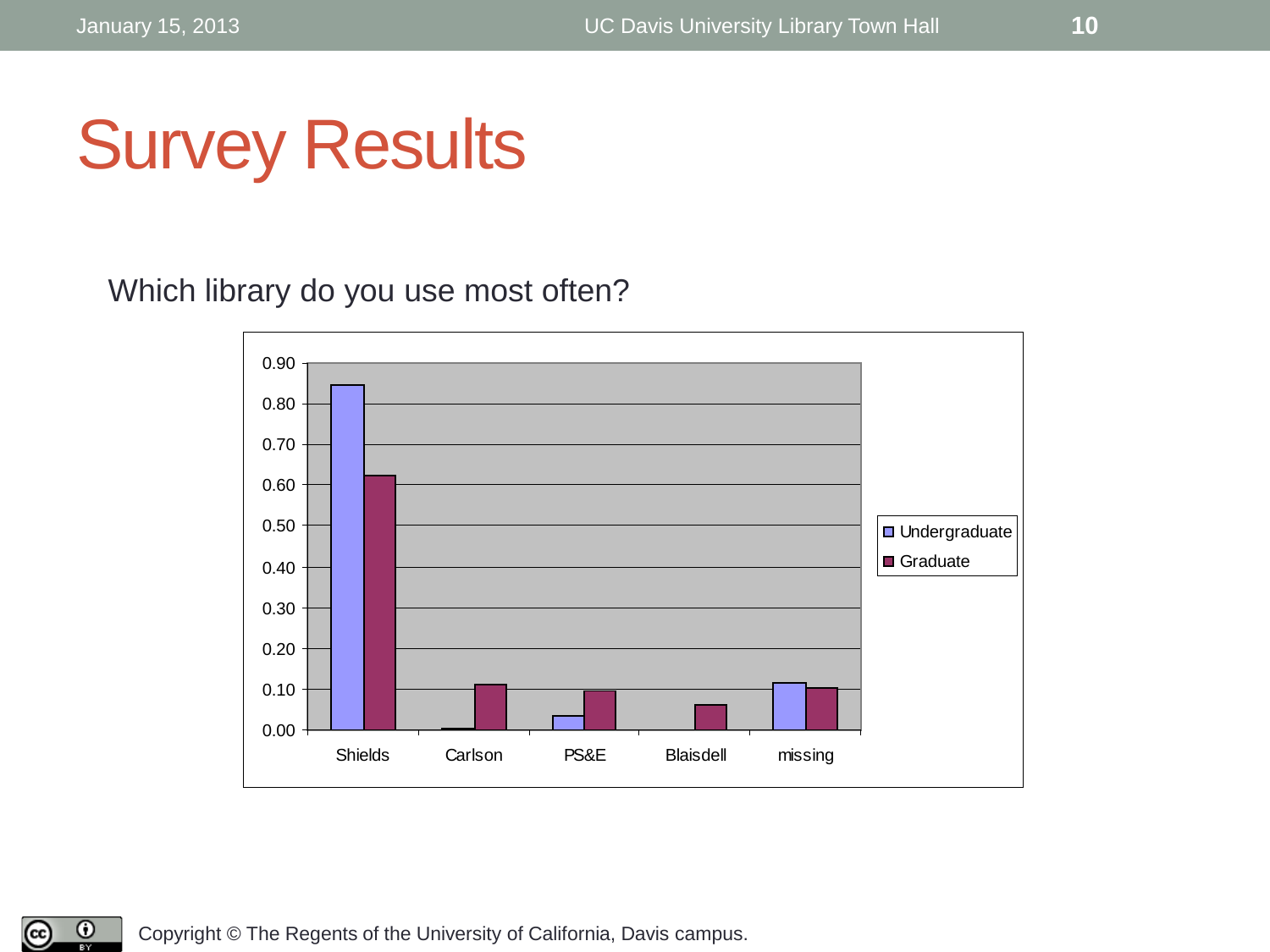## Library Gate Counts



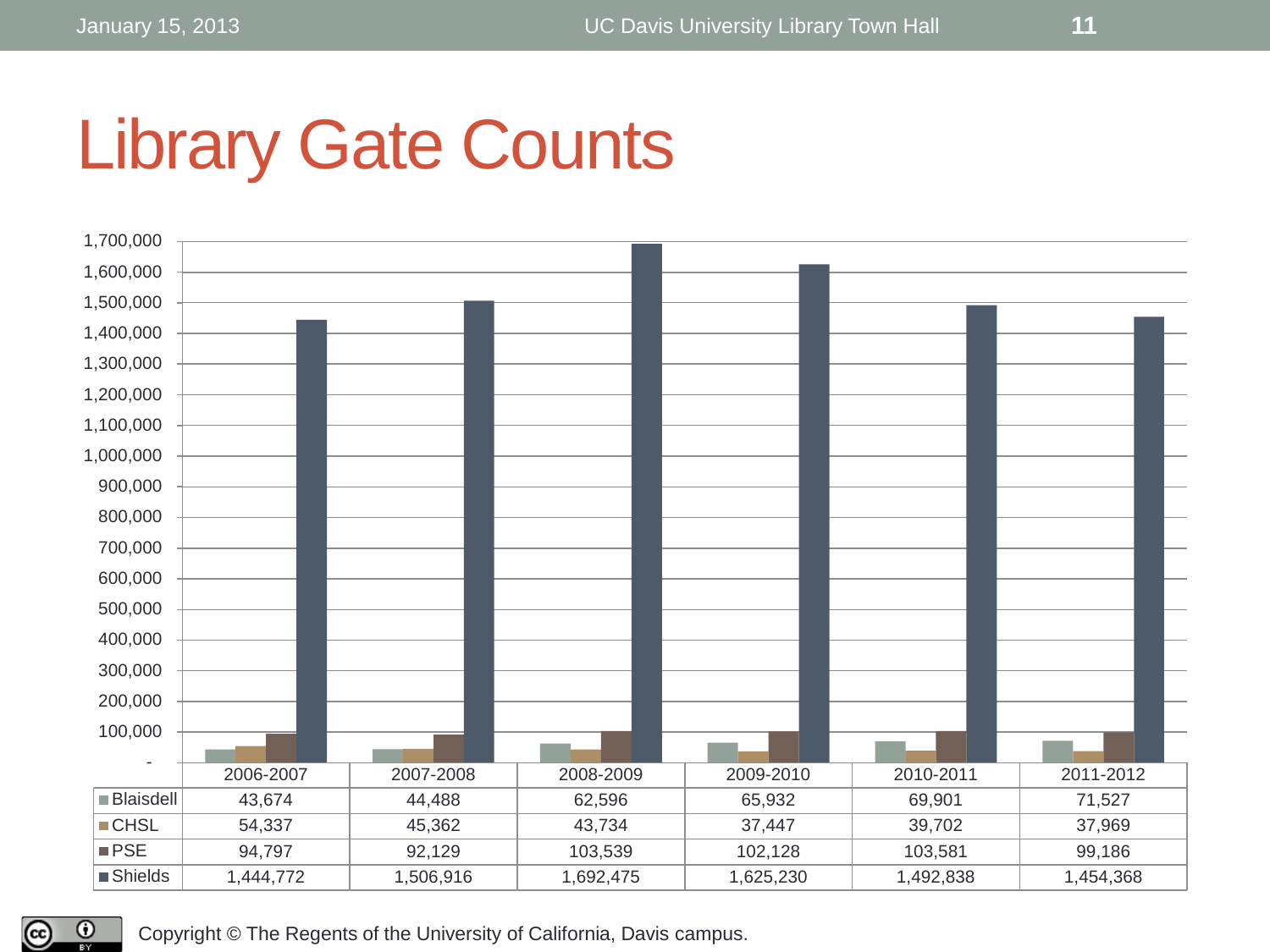## Survey Results

Where do you usually begin research for your assignments?



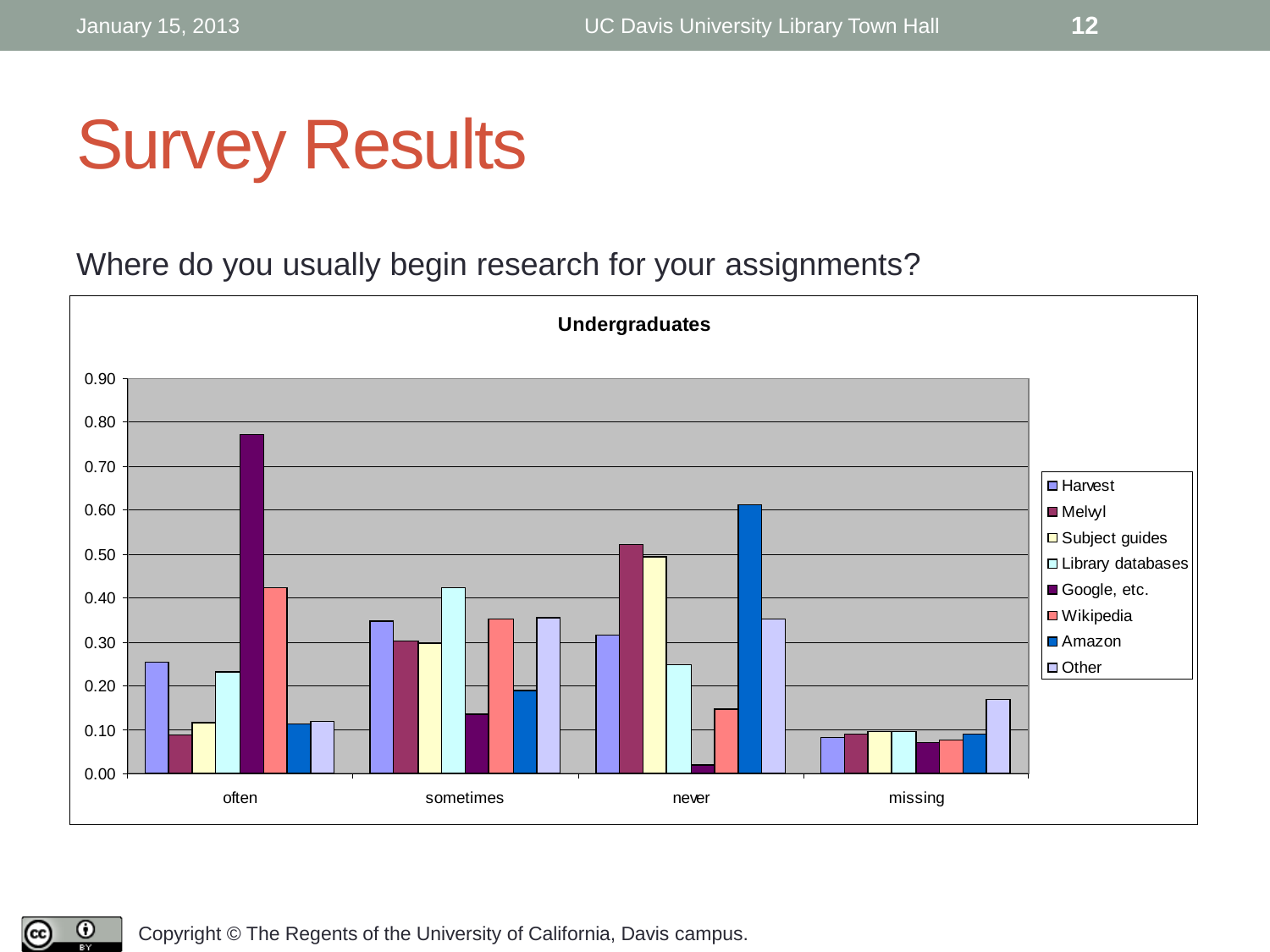## Survey Results



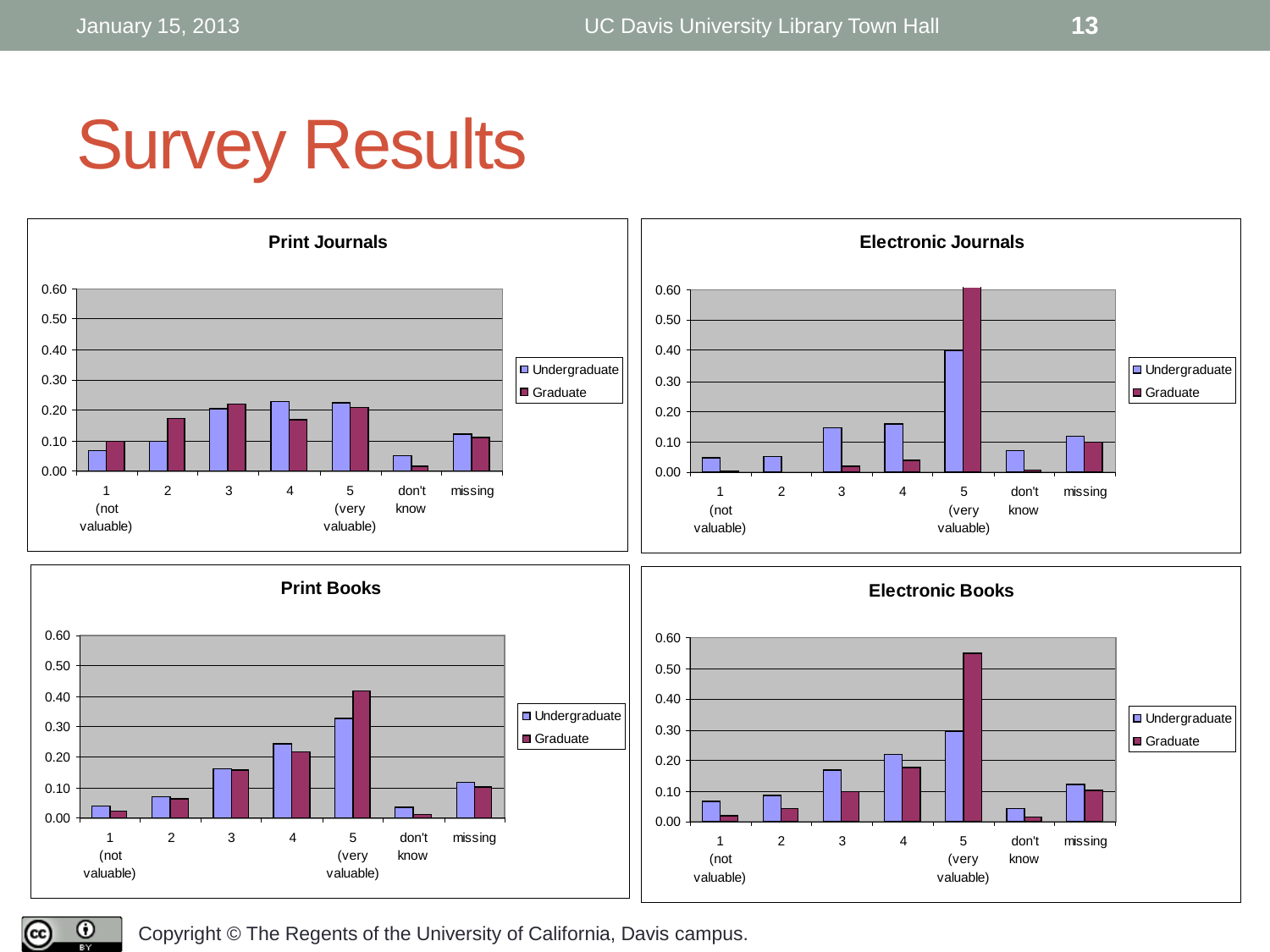$\odot$ 

©,

### Survey Results

If you work with data, would you value help with data management planning in the following areas? (Graduates only)

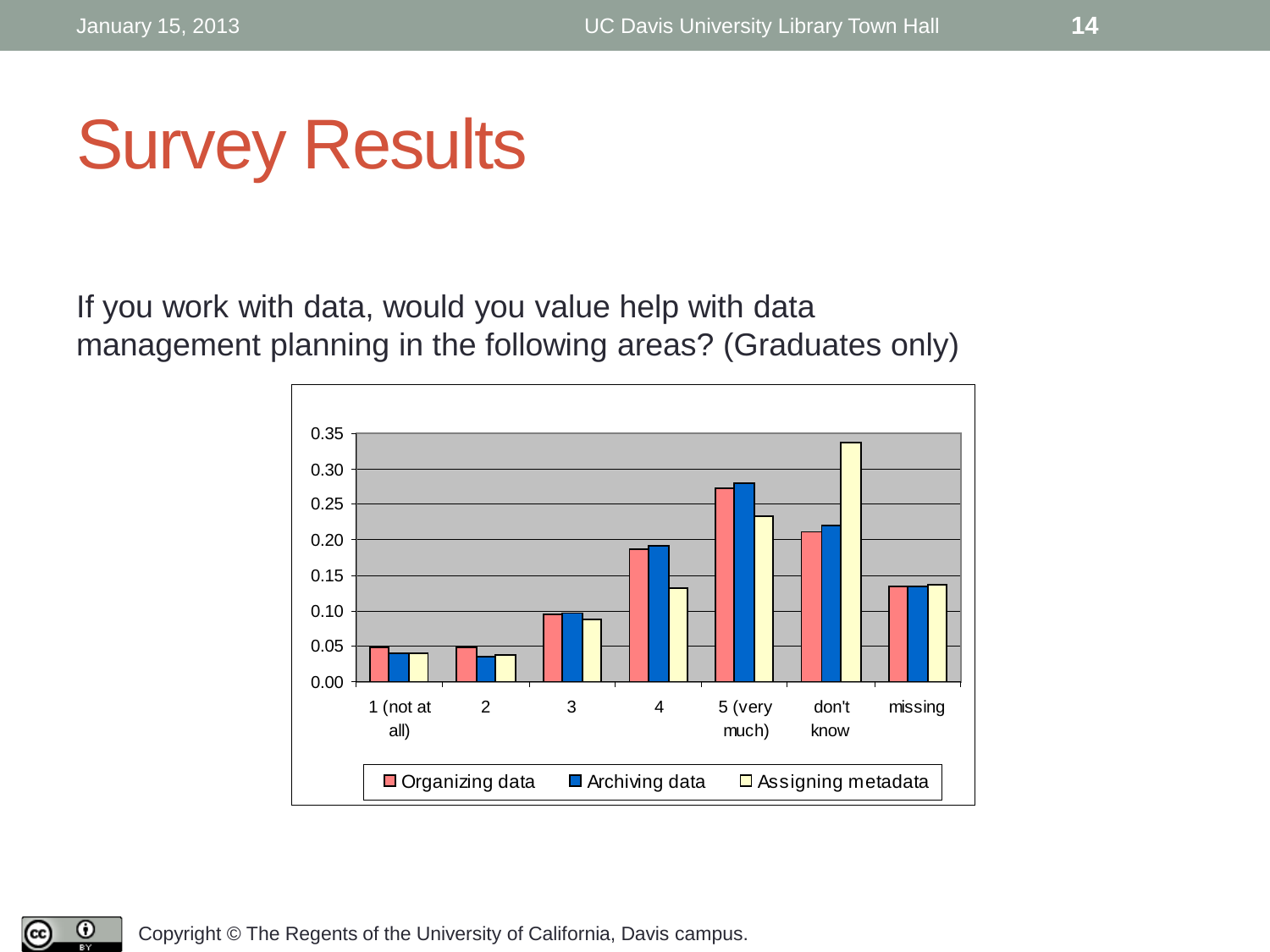## Survey Results

- Most students value the library highly
- Many students don't know or are indifferent about our services
- Students are overwhelmingly using collections online
- Undergraduates use Shields Library to study
- Grad students (and faculty) rarely come to the library

### No big surprises

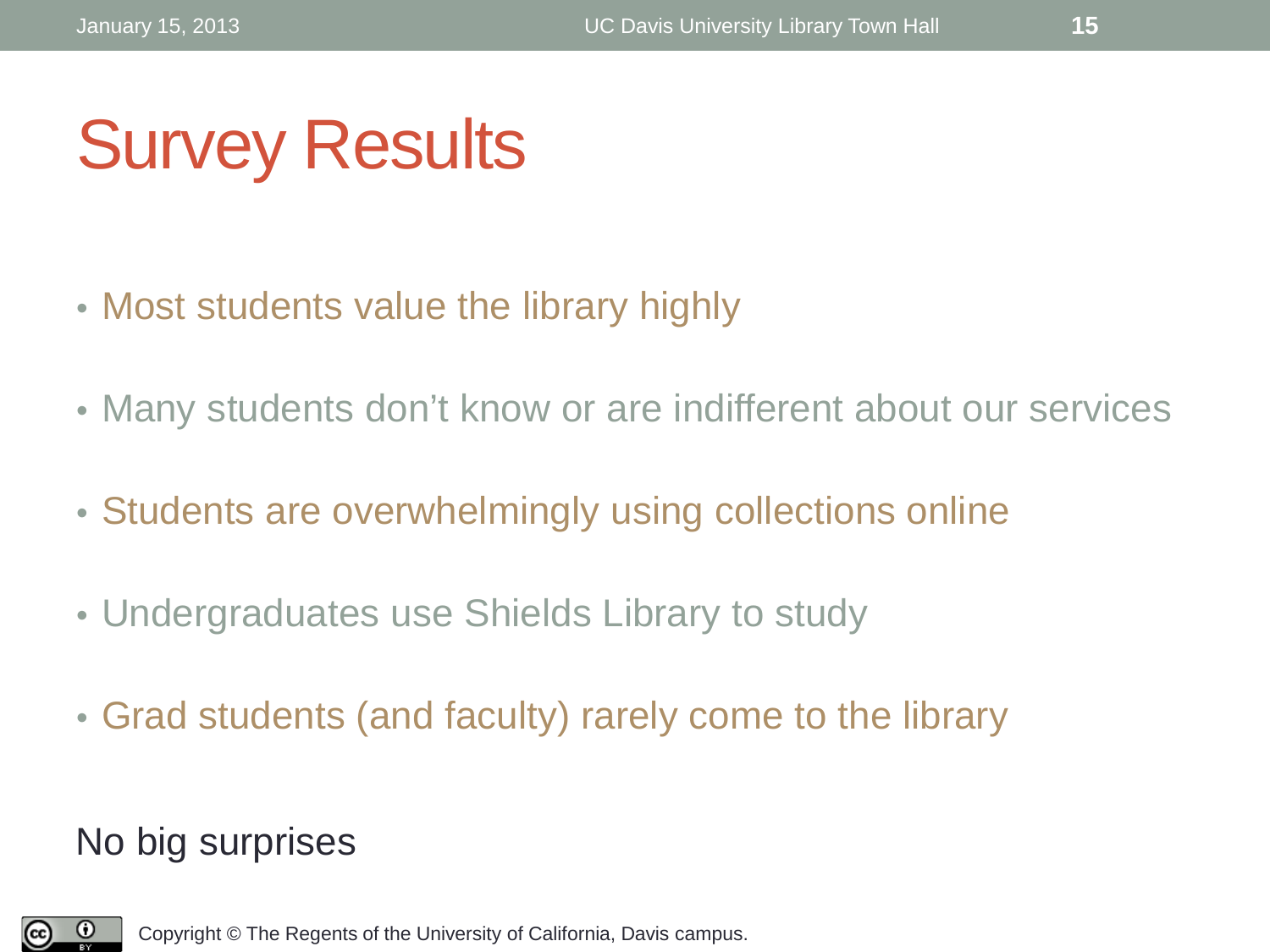### Current Library Profile Review

- Physical infrastructure: 4m volumes, 400,000 SF of space
- Digital Infrastructure: reliance on CDL (shared) services
- Rapidly changing collection and building usage patterns
- Traditional service model expensive, doesn't scale well

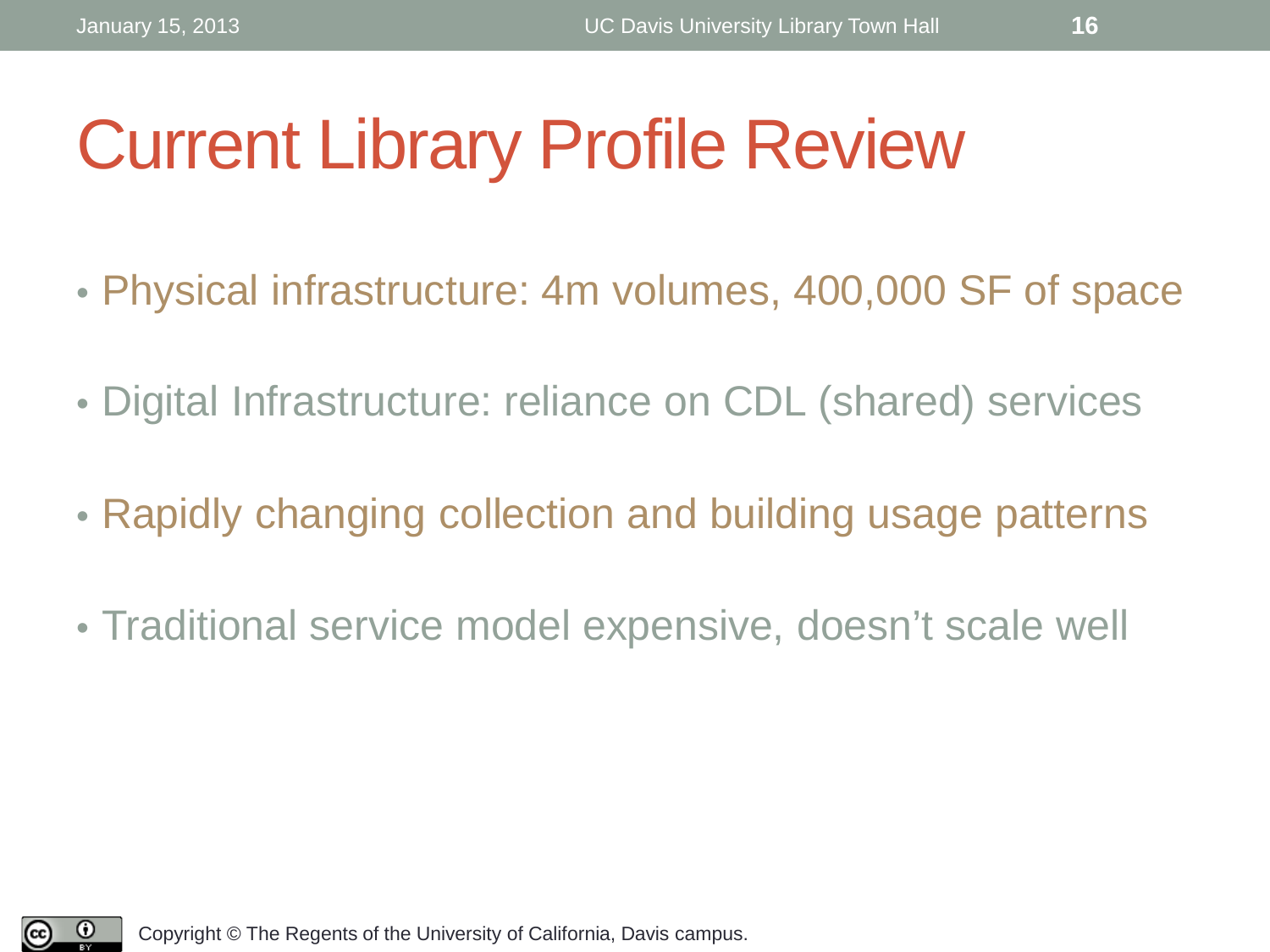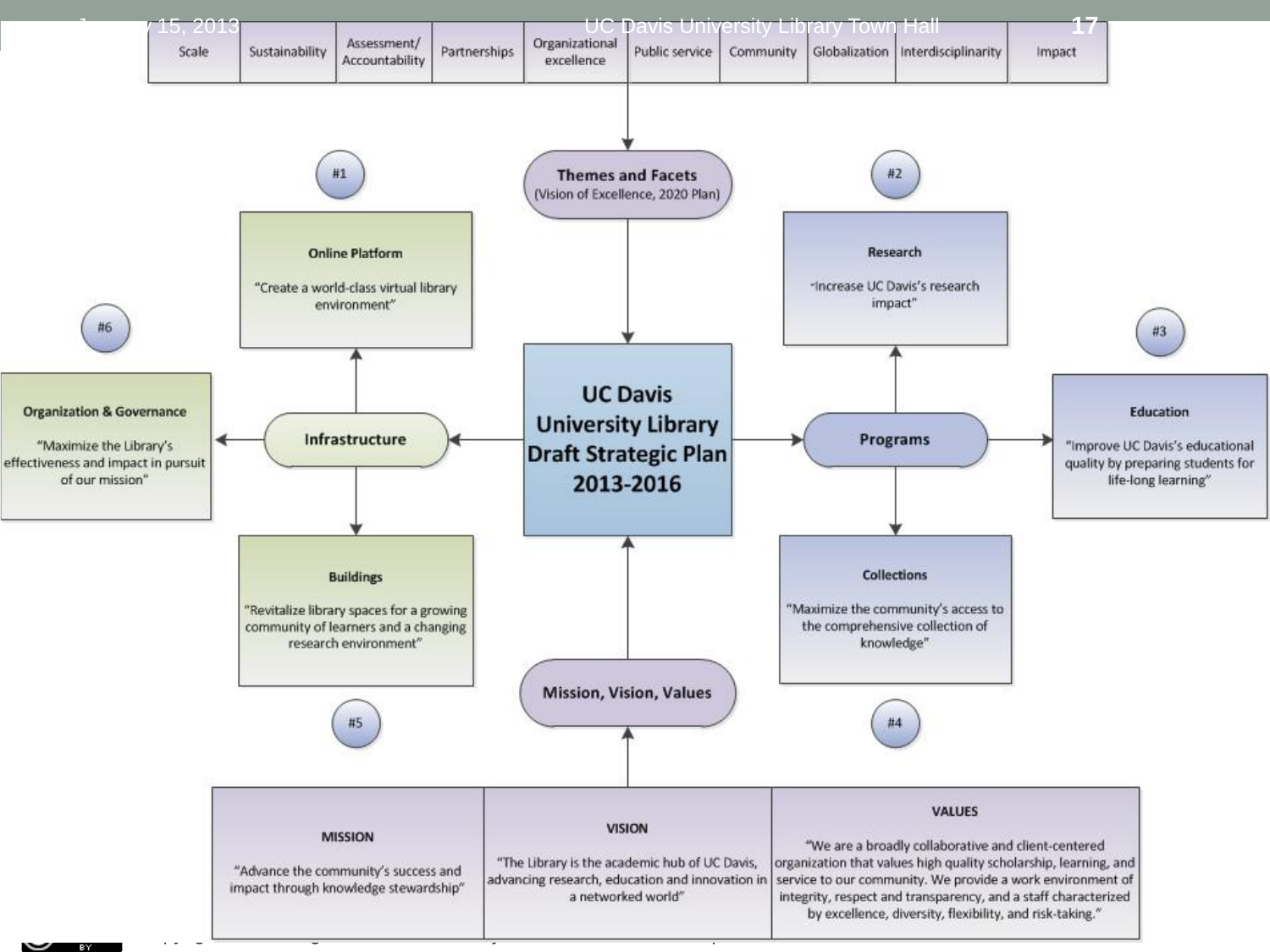### **Facets**

### • SCALE

### • SUSTAINABILITY

### • ASSESSMENT & ACCOUNTABILITY

### • PARTNERSHIPS

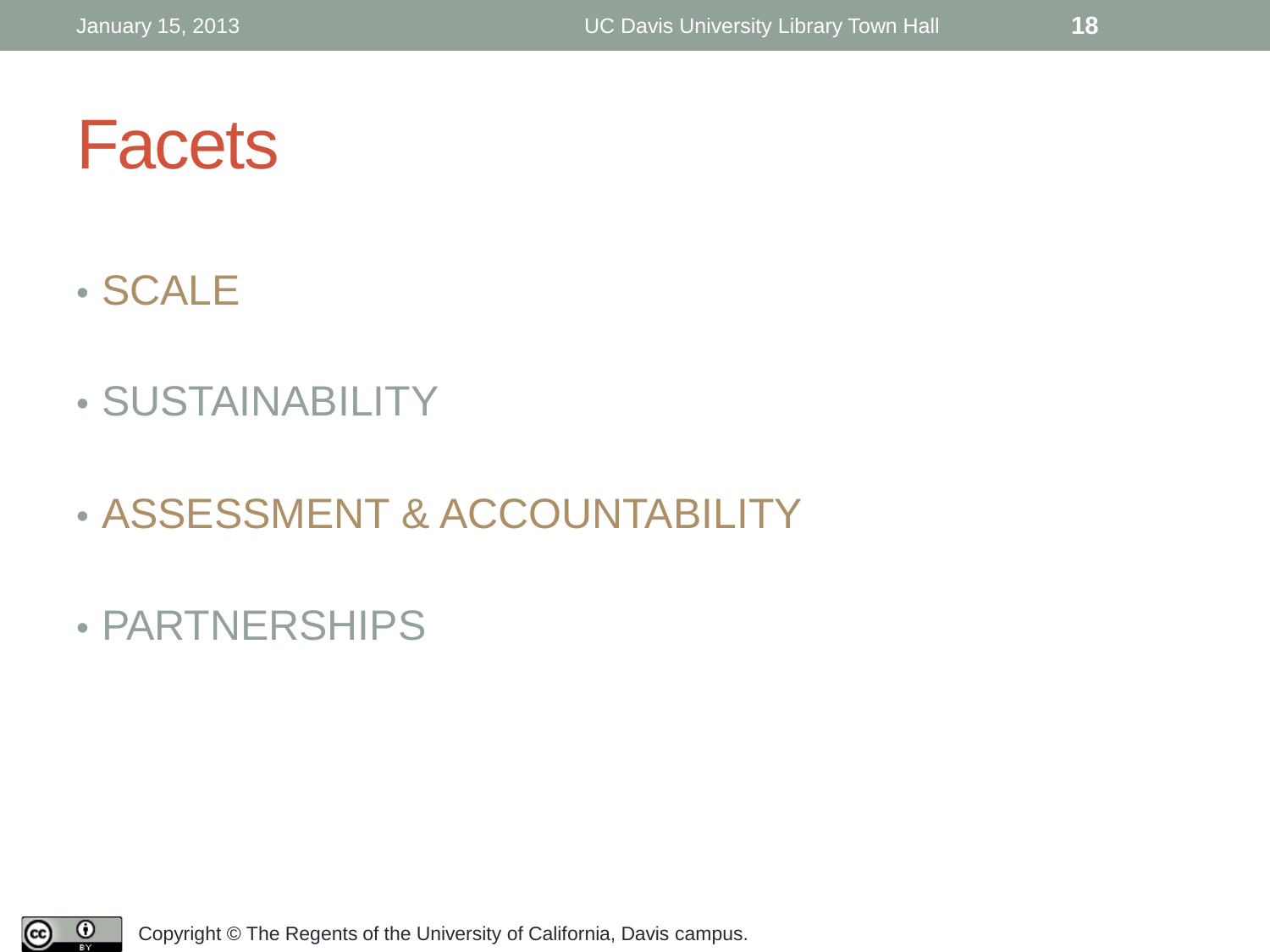## Themes (from Vision of Excellence)

#### #1 **Impact**

"Nurture a Sustainable Future and Propel Economic Vitality"

#### #2 **Interdisciplinarity**

"Drive Innovation at the Frontiers of Knowledge"

#### #3 **Globalization**

"Embrace Global Issues"

#### #4 **Community**

"Foster a Vibrant Community of Learning and Scholarship"

#### #5 **Public Service**

"Champion Health, Education, Access and Opportunity"

#### #6 **Organizational Excellence**

"Cultivate a Culture of Organizational Excellence, Effectiveness, and Stewardship"

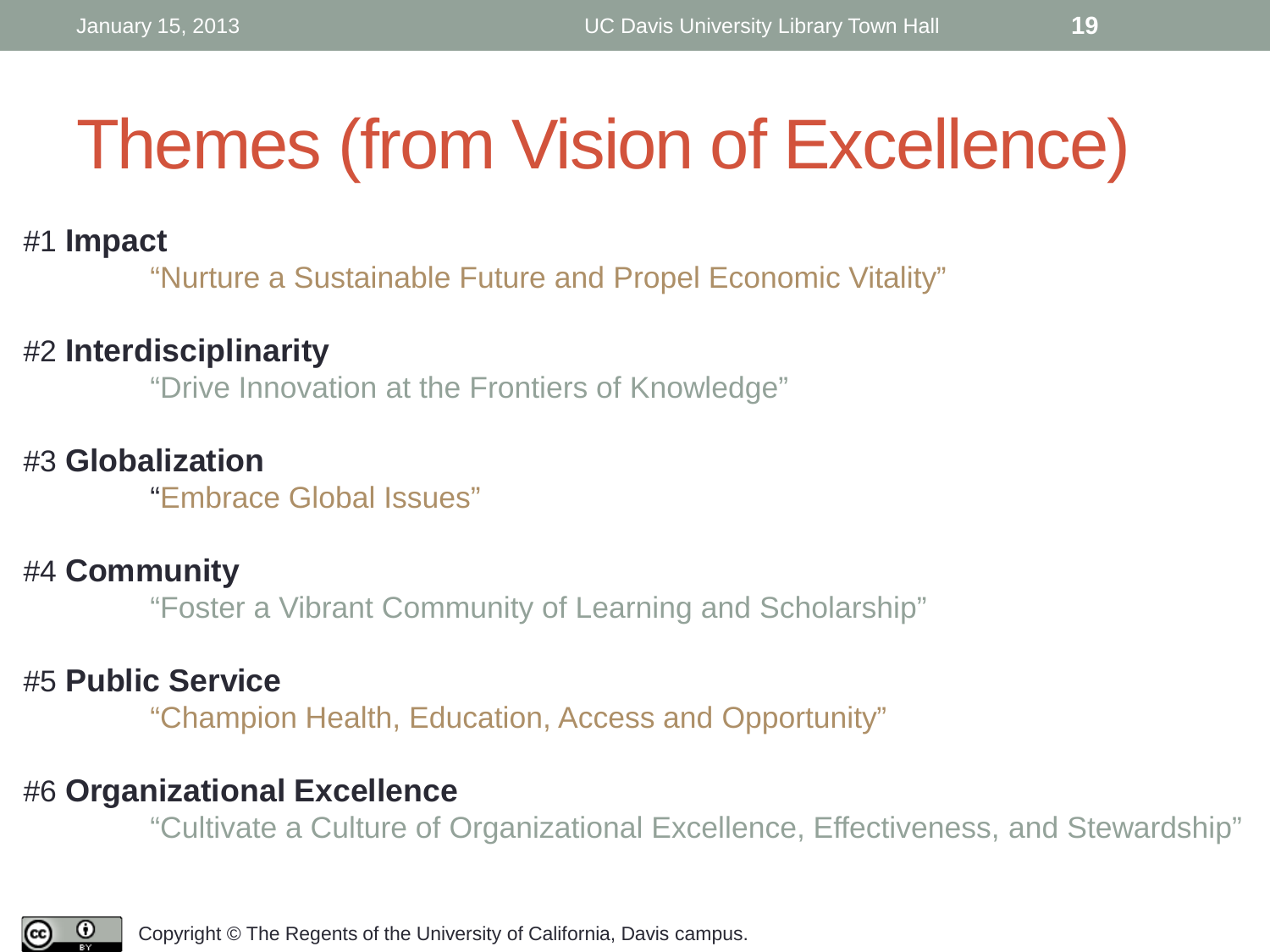### **Mission**

### **Advance the community's success and impact through knowledge stewardship.**

The University Library advances the success and impact of the UC Davis community by providing access to, expert assistance with, and stewardship of recorded knowledge; by investing in environments conducive to study, learning, and collaborative research; and by collecting and stewarding its contributions to knowledge and society, i.e. the careful and responsible management of the record of scholarship done by UC Davis faculty and researchers, made globally available and preserved for the future.

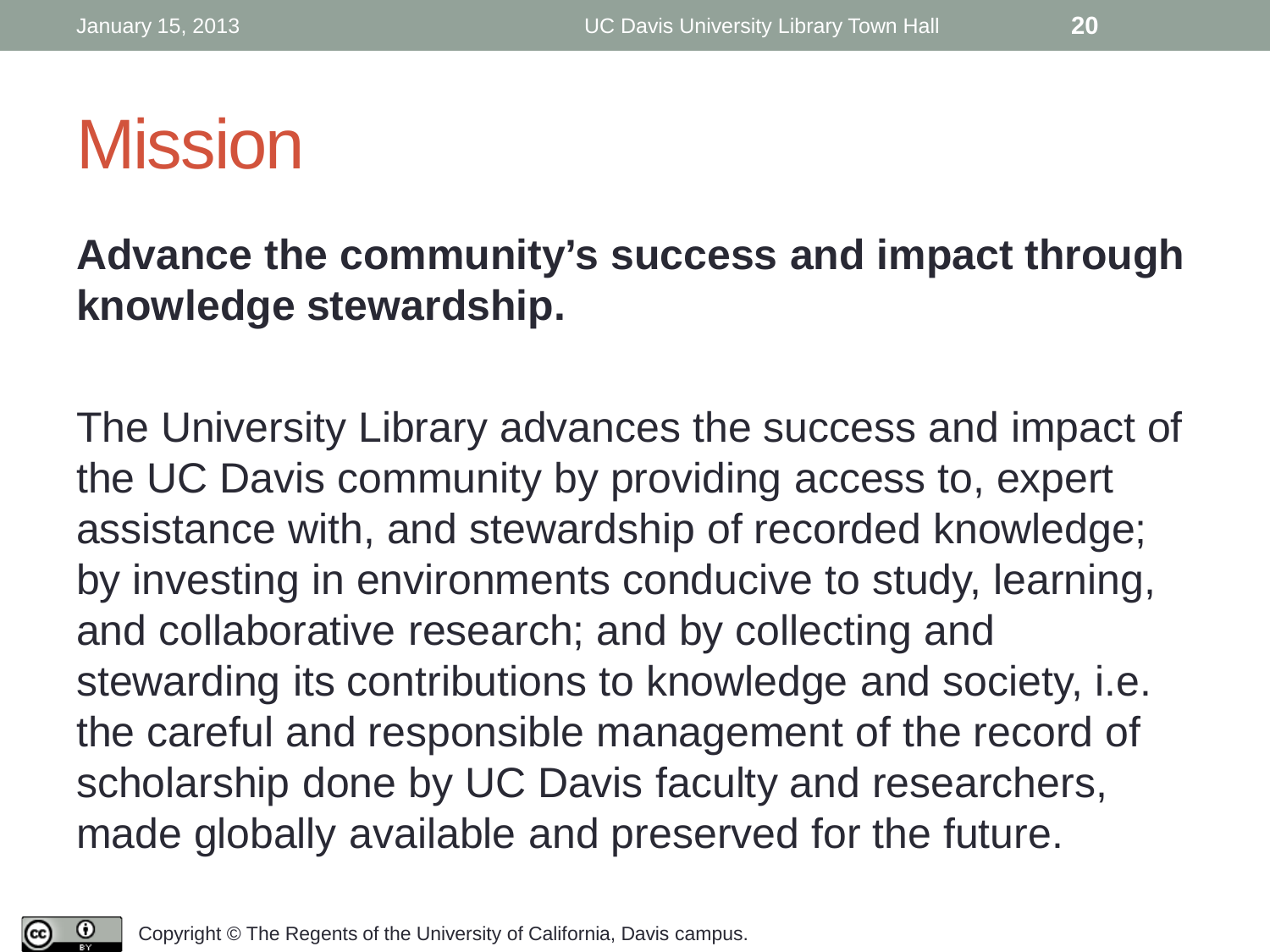### Vision

### **The Library is the academic hub of UC Davis, advancing research, education and innovation in a networked world.**

The UC Davis University Library will be an interdisciplinary resource for the entire community that enables transformative research and education through its provision of critical scholarship, tools and services.

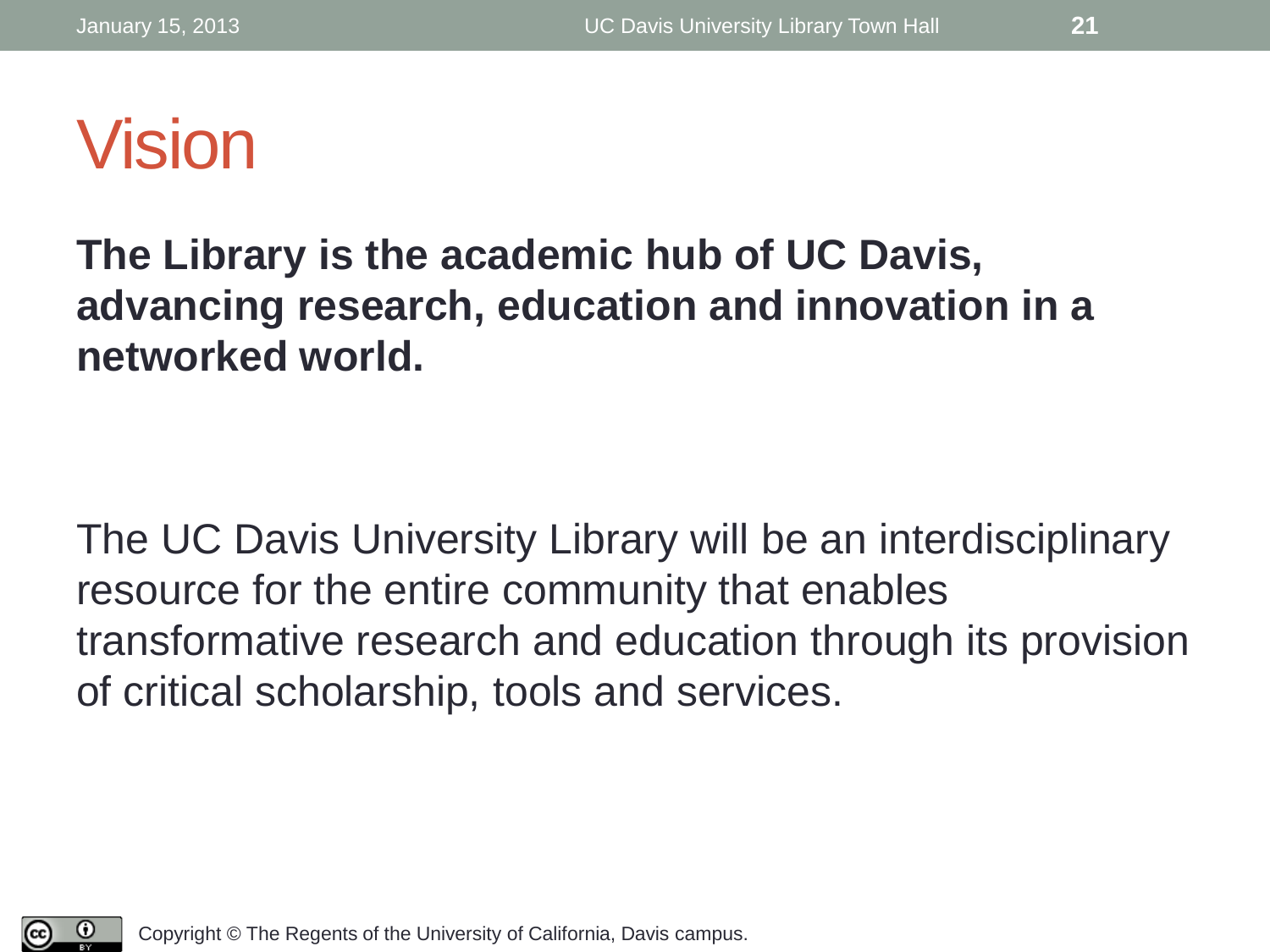### Values

**We are a broadly collaborative and client-centered organization that values high quality scholarship, learning, and service to our community. We provide a work environment of integrity, respect and transparency, and a staff characterized by excellence, diversity, flexibility, and risk-taking.**

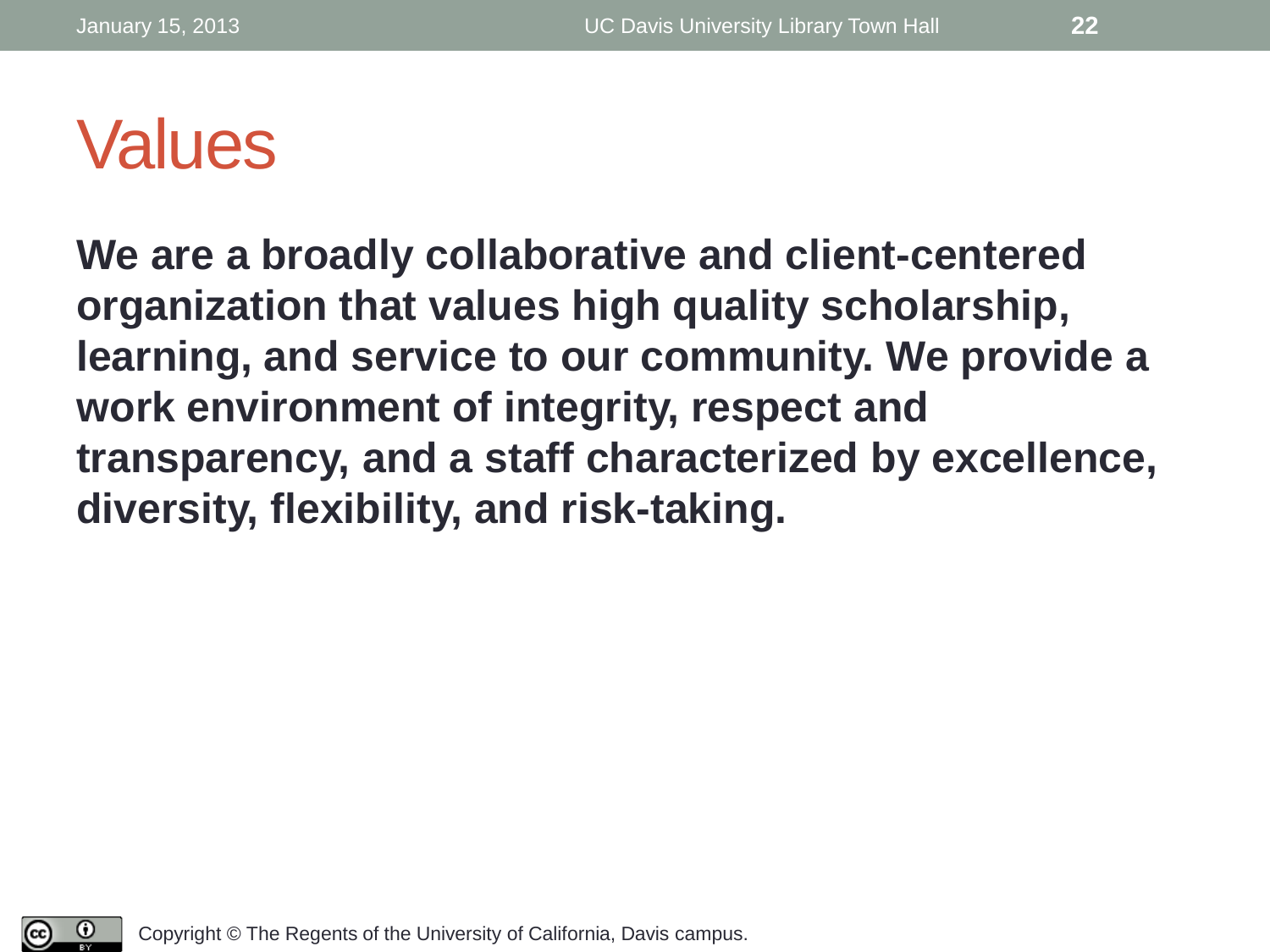### **GOAL 1: Create a world-class virtual library designed for the digital era**

- The UC Davis community, particularly faculty and graduate students, is moving online in its interaction with the Library
- Our collections are increasingly online, changing user expectations for how they work with Library materials
- The community is too large for the Library to provide consistent and high quality service in person
- Physical libraries are challenged to support increasingly interdisciplinary and globally collaborative research
- Web-based services are resetting user expectations for convenience, cost effectiveness, and quality

*Themes: community, public service, impact*

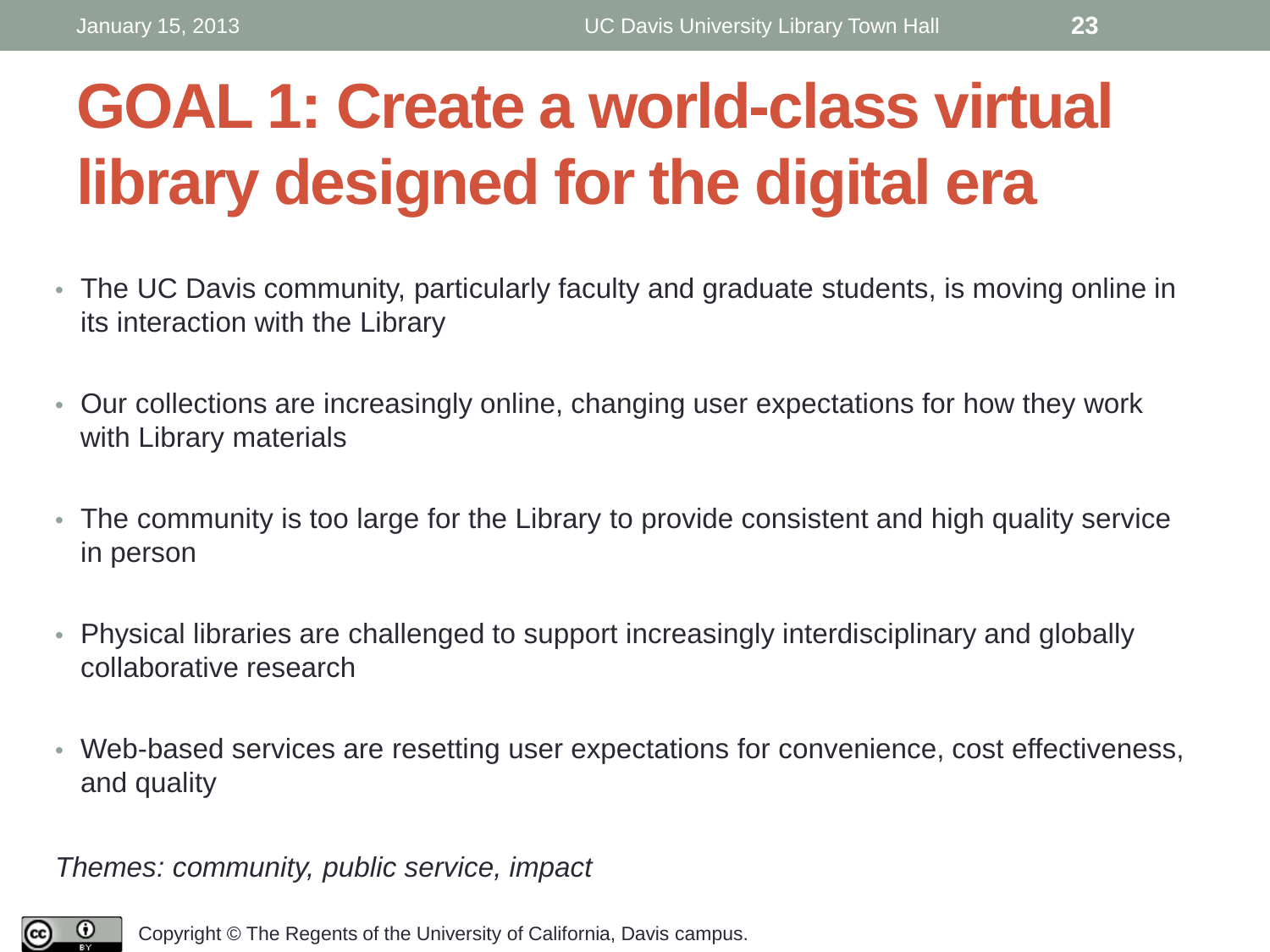

**Subgoal 1:** Develop a compelling "virtual library" experience that incorporates remote, digital resources and accommodates remote, online users.

**Subgoal 2**: Significantly improve the experience and efficiency of the community's online discovery of, access to, and interaction with the Library's digital collections.

**Subgoal 3**: Partner with the UC Library system and UC Davis technology groups to develop excellent and costeffective online infrastructure, tools, and services for eresearch and digital collections.

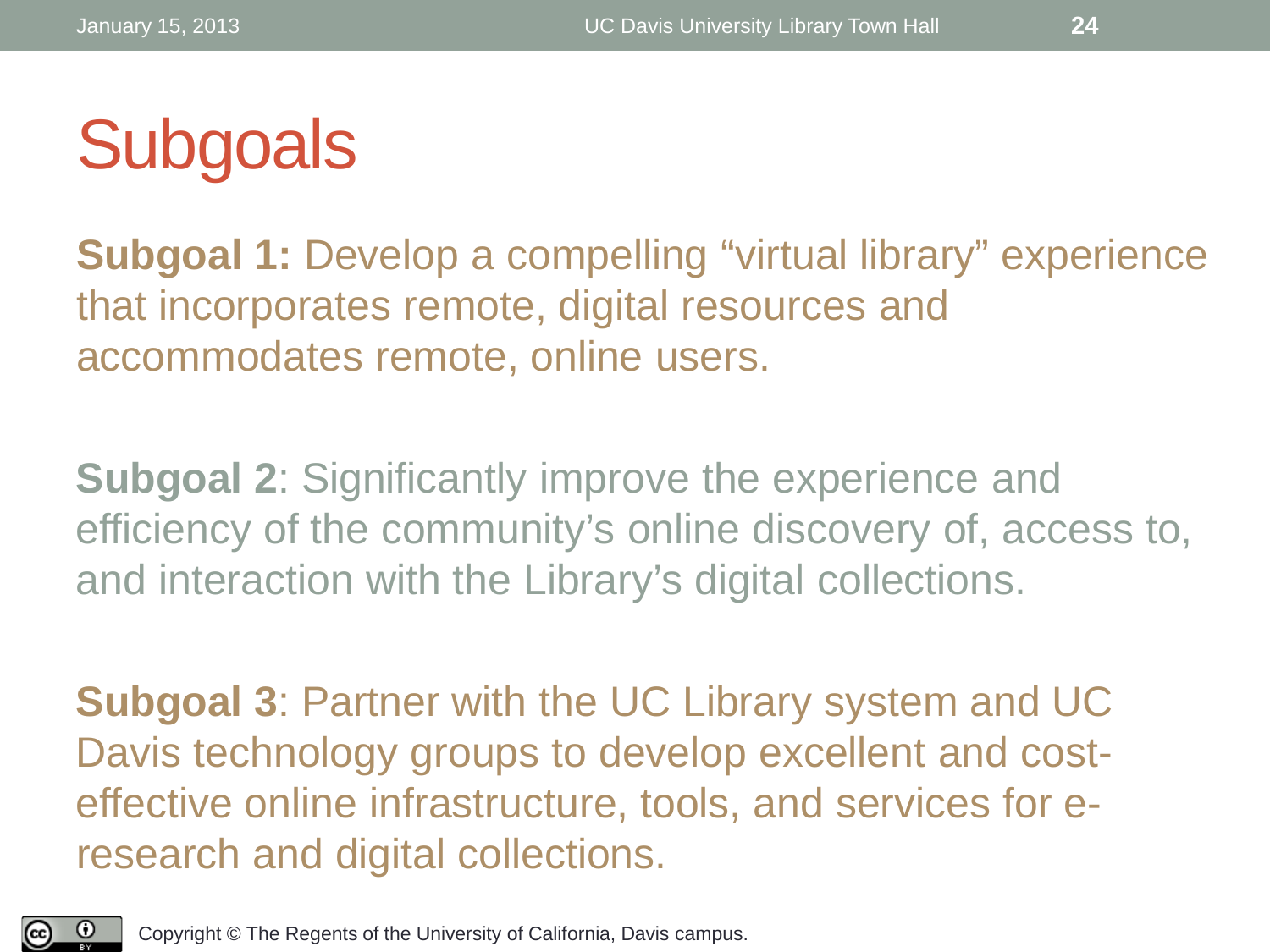### **GOAL 2: Increase UC Davis's research impact**

- UC Davis's research portfolio is expanding rapidly, particularly in the health and life sciences
- Research across disciplines is changing to leverage digital information and computational methods
- Newer types of research collections are increasingly crucial, e.g., reference data collections and software libraries
- Libraries are uniquely positioned to track and promote research impact via research products, particularly publications

*Themes: interdisciplinarity, public service, impact and globalization*

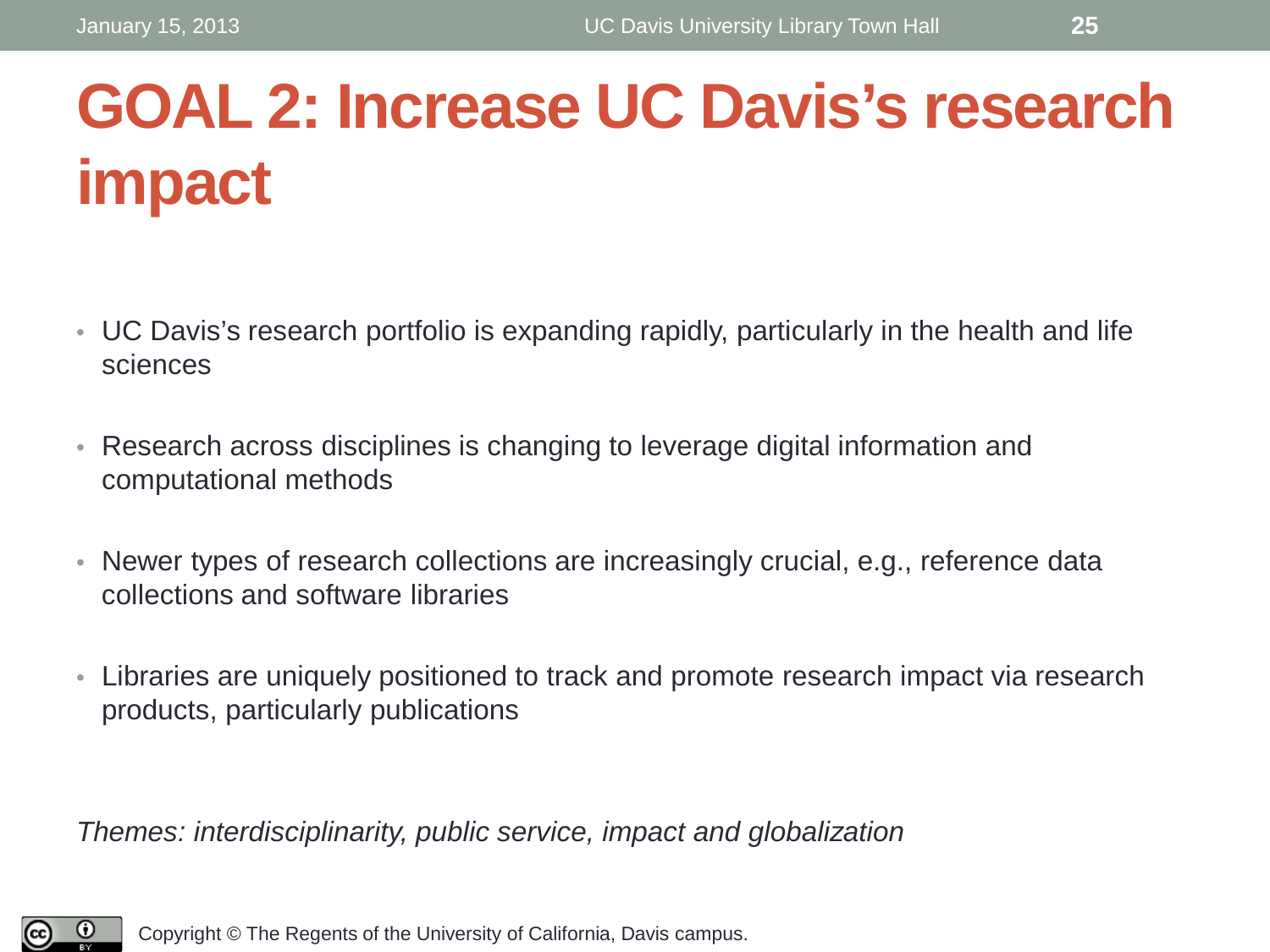

- **Subgoal 1**: Define and develop high quality, scalable research data curation tools and services that help researchers comply with funding requirements, support research reproducibility, and increase the visibility and impact of their work.
- **Subgoal 2**: Provide innovative library services that foster research collaborations among faculty, students, and researchers, at UC Davis and beyond.
- **Subgoal 3**: Refine the Library's organizational structure to improve support for increasingly diverse, interdisciplinary, and global research initiatives.
- **Subgoal 4**: Facilitate campus strategies for publishing research results that encourage open sharing of information and reuse of data.

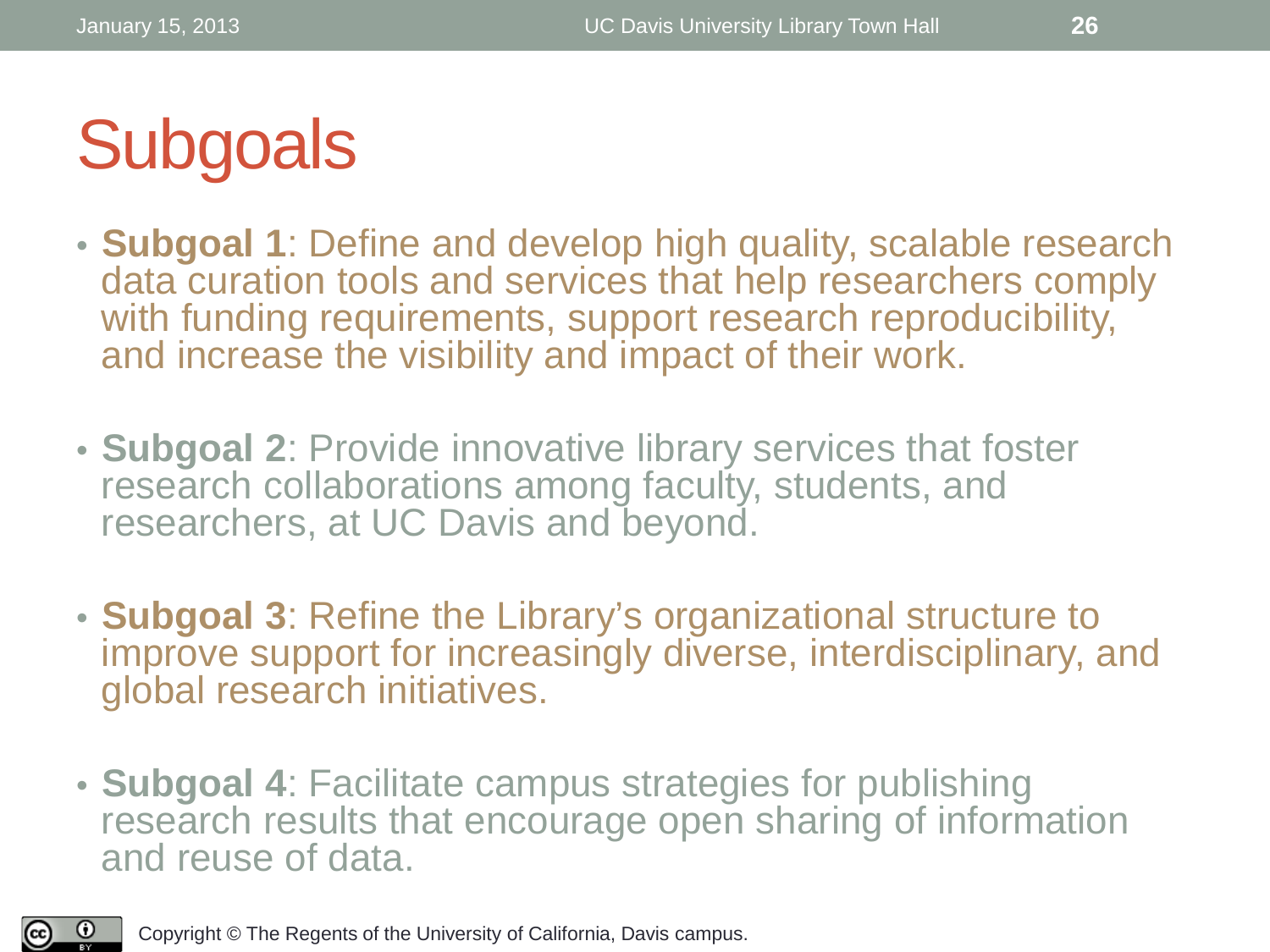### **GOAL 3: Improve UC Davis's educational quality by preparing its students for life-long learning**

- The 2020 initiative and other factors are significantly increasing the size of the UC Davis community at all levels and particularly undergraduates
- Educational technology is rapidly changing the educational experience (e.g. flipped courses, Massive Open Online Courses)
- Open educational content is increasingly common
- Information literacy is more important than ever but can't be managed effectively in person.

*Themes: community and interdisciplinarity.*

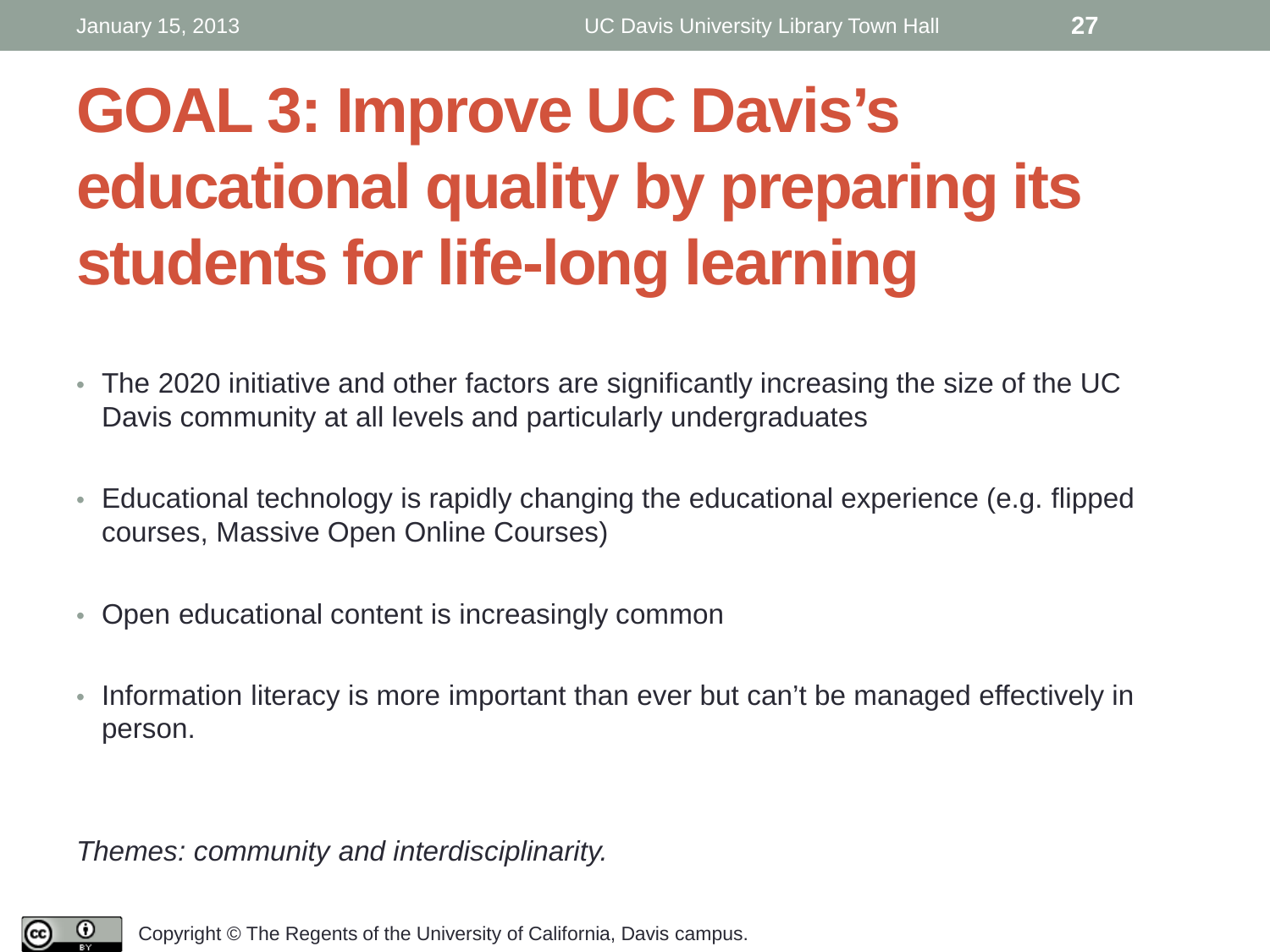## **Subgoals**

- **Subgoal 1**: Develop innovative and compelling approaches to teaching scholarly resource discovery, assessment, and evaluation strategies, especially those leveraging online technologies.
- **Subgoal 2**: Design and efficiently deliver teaching and life-long learning online services that address the needs of our increasingly large and diverse population of scholars.
- **Subgoal 3**: Identify and implement assessment methods that document the positive impact on student success from using diverse library collections and sophisticated information discovery strategies.
- **Subgoal 4**: Partner with UC Davis faculty and academic technology groups to integrate the Library's collections and services into the emerging online learning platforms.
- **Subgoal 5**: Improve the student learning experience by acquiring high quality and cost effective online teaching materials (e.g. licensed e-textbooks and Open Educational Resources).

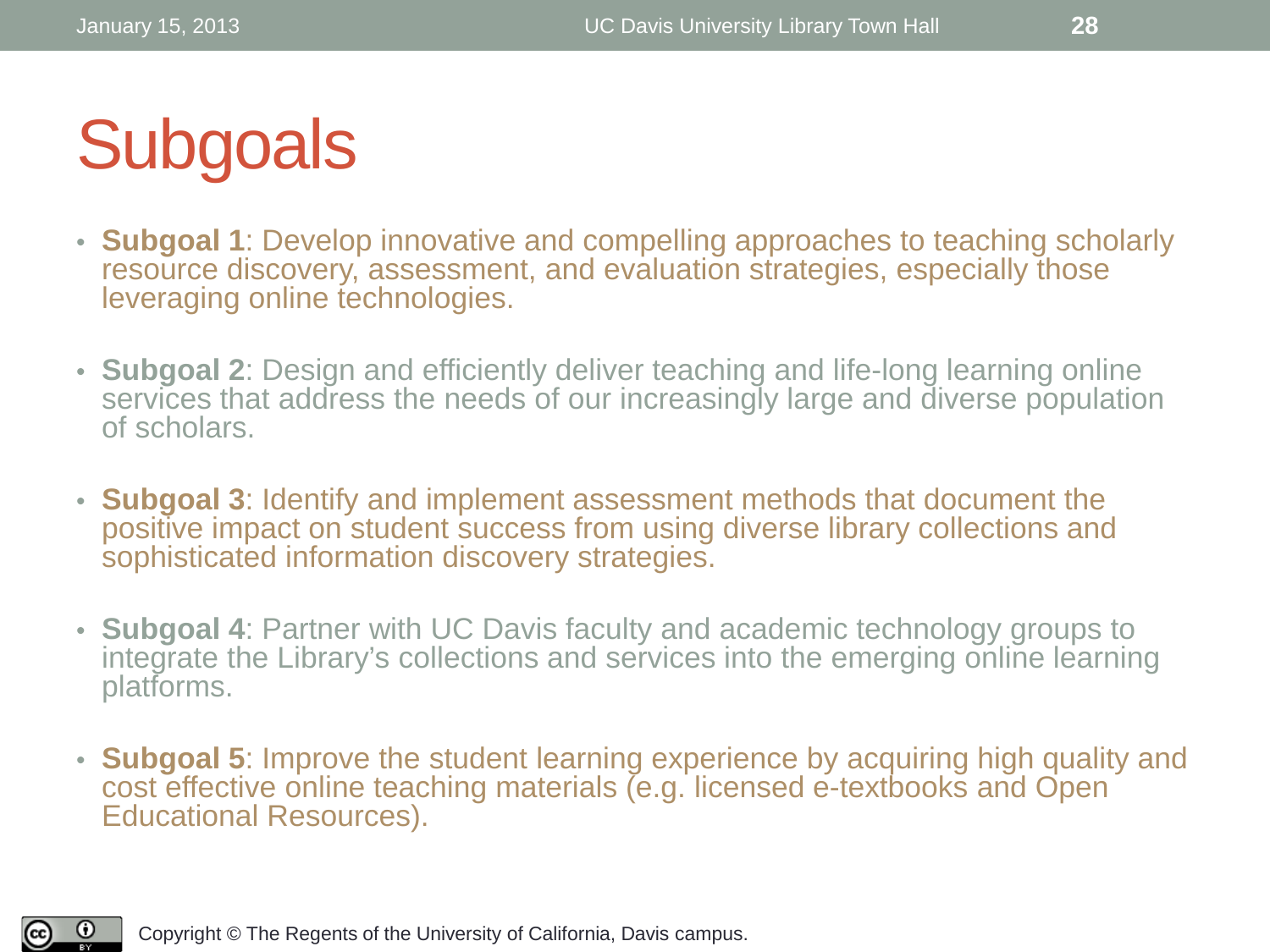### **GOAL 4: Maximize the community's access to the comprehensive collection of knowledge**

- We are experiencing ongoing transition from print to digital collections and an evolution of the appropriate roles and preferences for each
- Economic and legal models for publishing and knowledge dissemination and management are changing dramatically
- Open Access frees us from a single model of commerce and offers new opportunities to publish scholarship
- The scope of research collections is expanding to include data, software, research workflows, informal publications, and a variety of other non-traditional scholarly materials

*Themes: interdisciplinarity, impact, and public service*

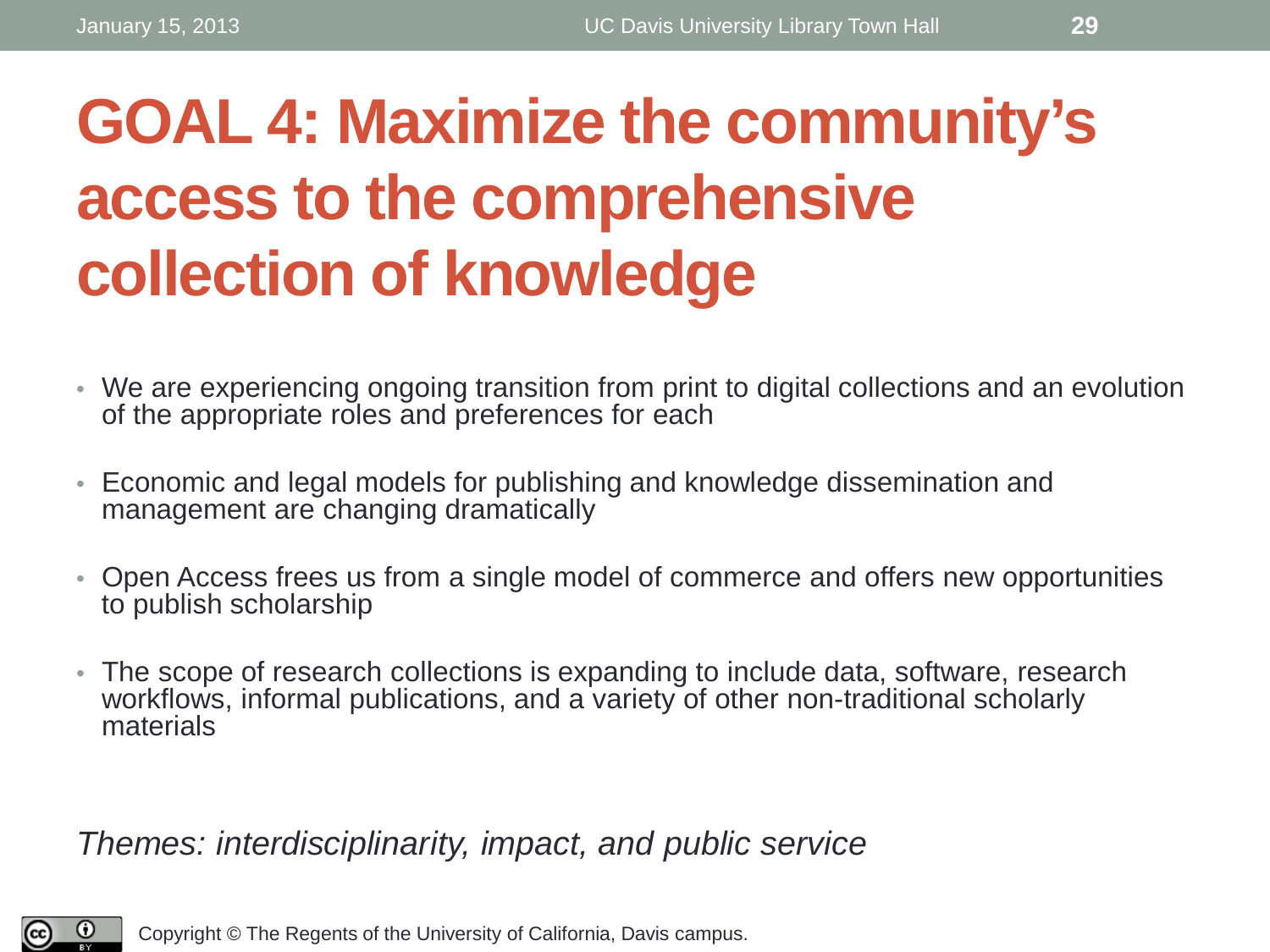

- **Subgoal 1**: In partnership with the UC Library system and the broader library community, provide outstanding and comprehensive collections that support UC Davis's research, education, and clinical care programs.
- **Subgoal 2:** Develop and support transformative, sustainable, and high impact publishing models, particularly for the research output of the UC Davis community.
- **Subgoal 3**: Increase availability of high quality online collections digitized from the UC Davis Library and the UC Library systems' rich print collections and archives.
- **Subgoal 4**: Improve online tools and services for Library users' discovery, assessment, and evaluation of scholarly collections and research materials at UC Davis and beyond.
- **Subgoal 5**: Insure that the record of scholarship and research in all formats is preserved for future access.

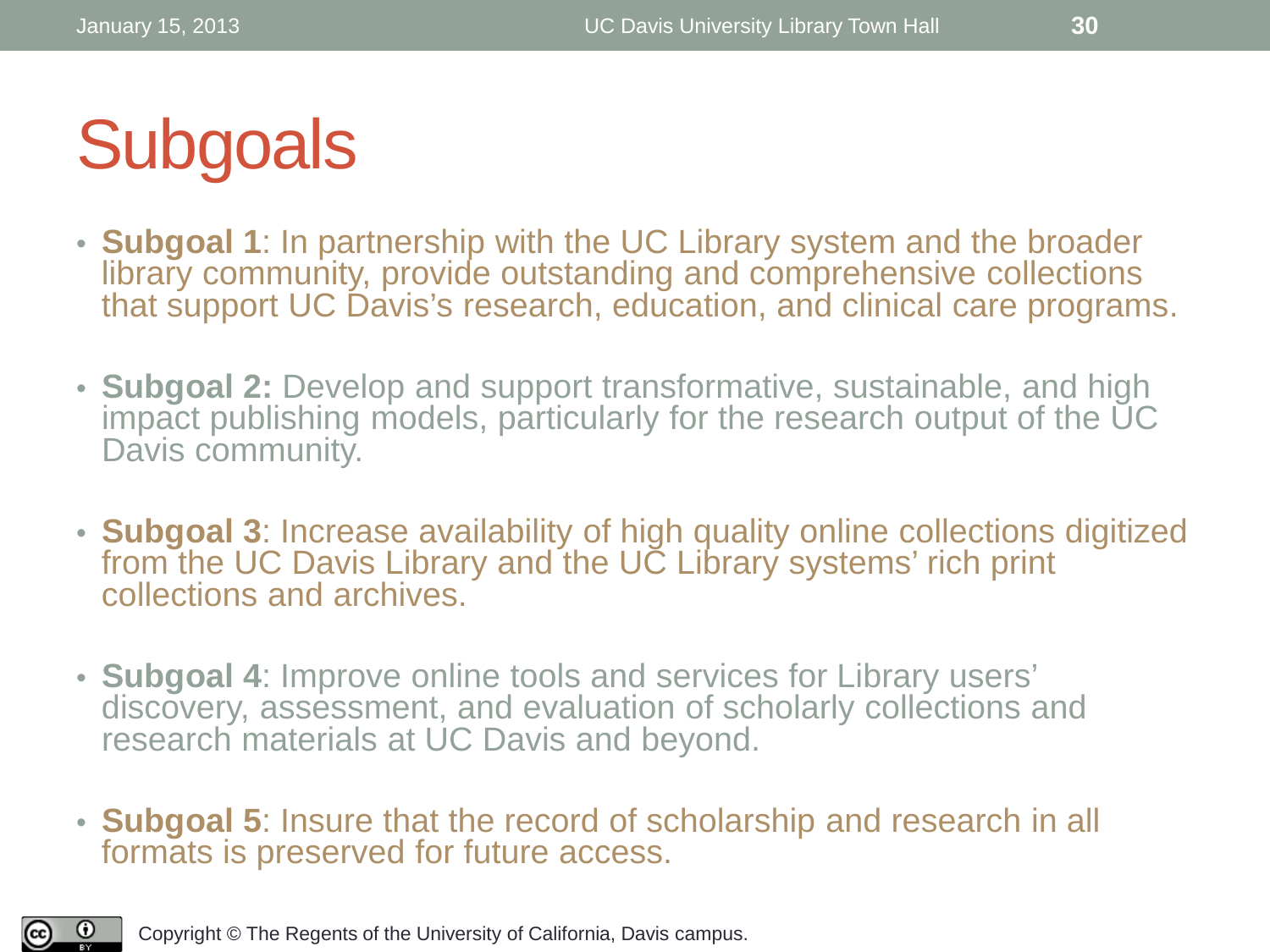### **GOAL 5: Revitalize library spaces for a growing community of learners and a changing research environment**

- Changes from print to digital collections reduce demand for physical access to collections
- New technologies afford new access methods (e.g. via the Web, scan/print-ondemand, robotic storage)
- Quality space for study and collaboration is scarce and demand is growing
- Partnerships to provide high quality educational and research services benefit from physical proximity
- Current spaces are inflexible and no longer fit-for-purpose

*Themes: interdisciplinarity and community*

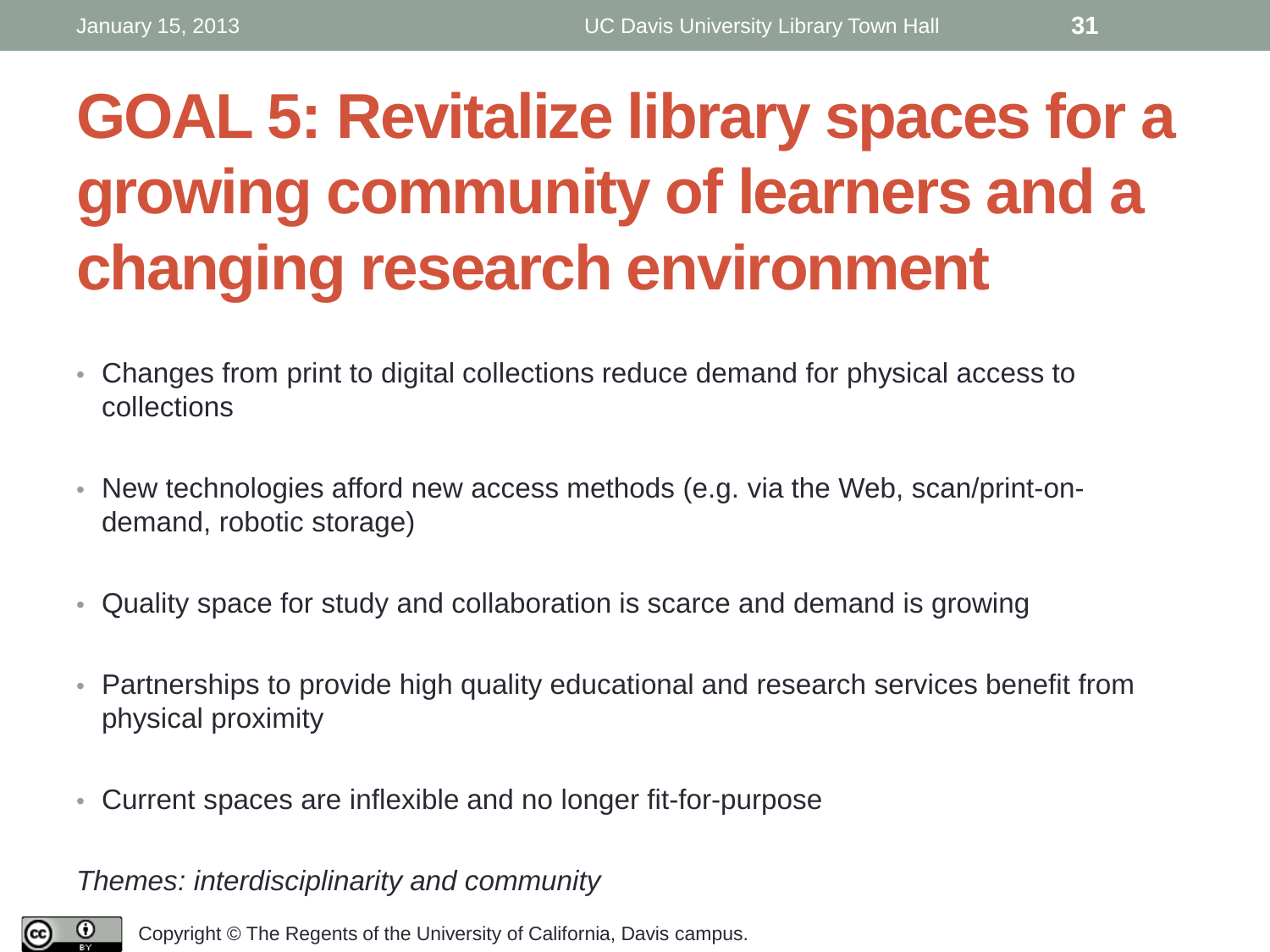

- **Subgoal 1**: Increase and improve library spaces for private study and reflection, and interactive, cross-disciplinary collaboration, particularly for students.
- **Subgoal 2**: Leverage strategic advantages of each library location to develop synergistic services with the local academic and research programs.
- **Subgoal 3**: Insure that library spaces include appropriate technologies for contemporary educational and research needs, as well as being attractive, welcoming, clean, and safe.
- **Subgoal 4**: Define physical spaces that enable effective library staff interaction with the community and with synergistic academic and research support units.
- **Subgoal 5:** Partner with campus educational support groups to improve the student learning experience on campus.

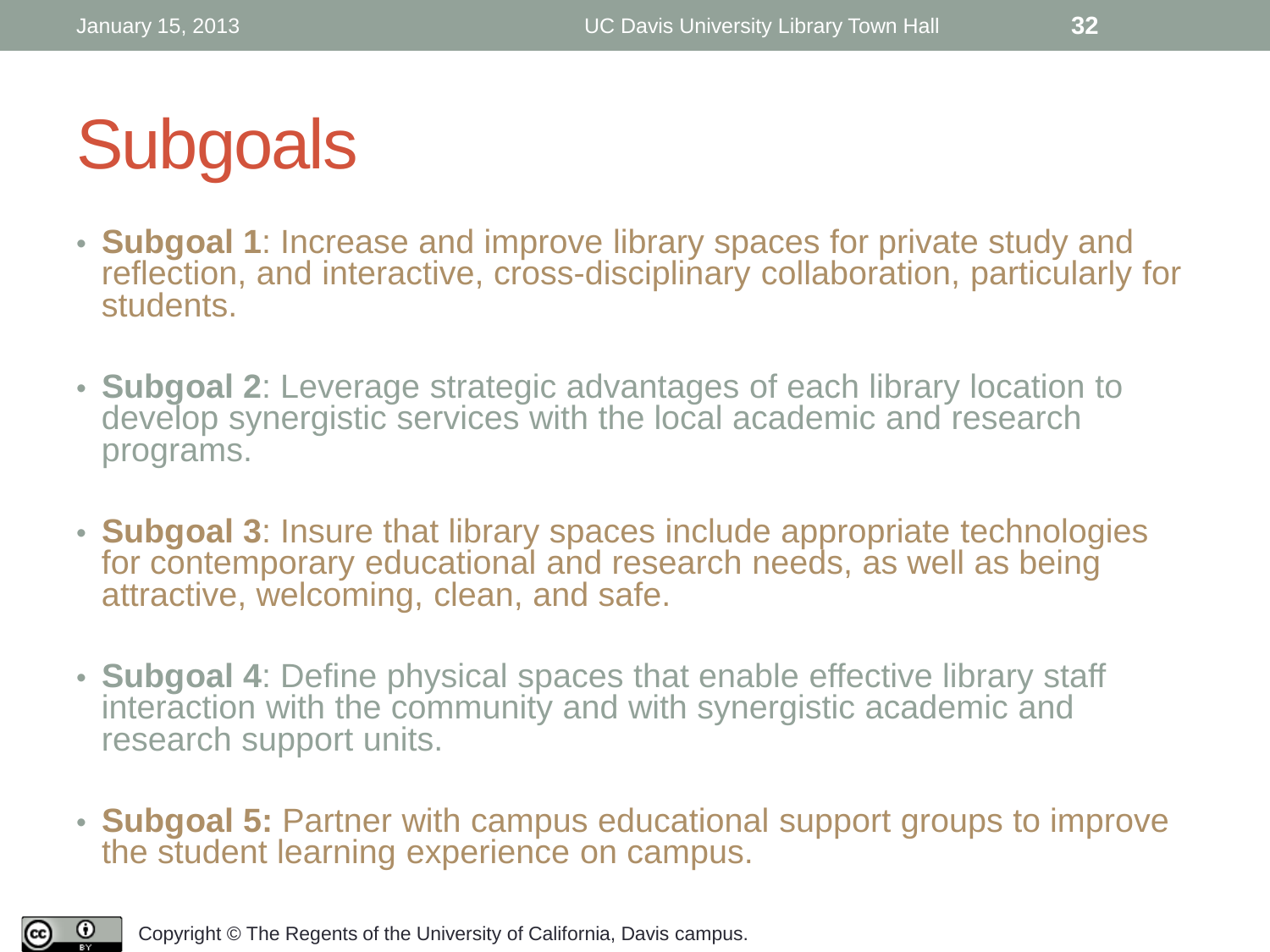### **GOAL 6: Maximize the Library's efficiency, effectiveness and impact in pursuit of our mission**

- We're part of a global library community, the UC Library system, and the UC Davis administration and we need to leverage all of these to improve our efficiency and effectiveness
- We need effective input from faculty, researchers, graduate and undergraduate students, staff and administration to inform our services and priorities
- We need to make strategic investments in staff development for new initiatives that support our strategic goals
- We need stable and adequate funding to meet our mission

*Themes: organizational excellence, community*

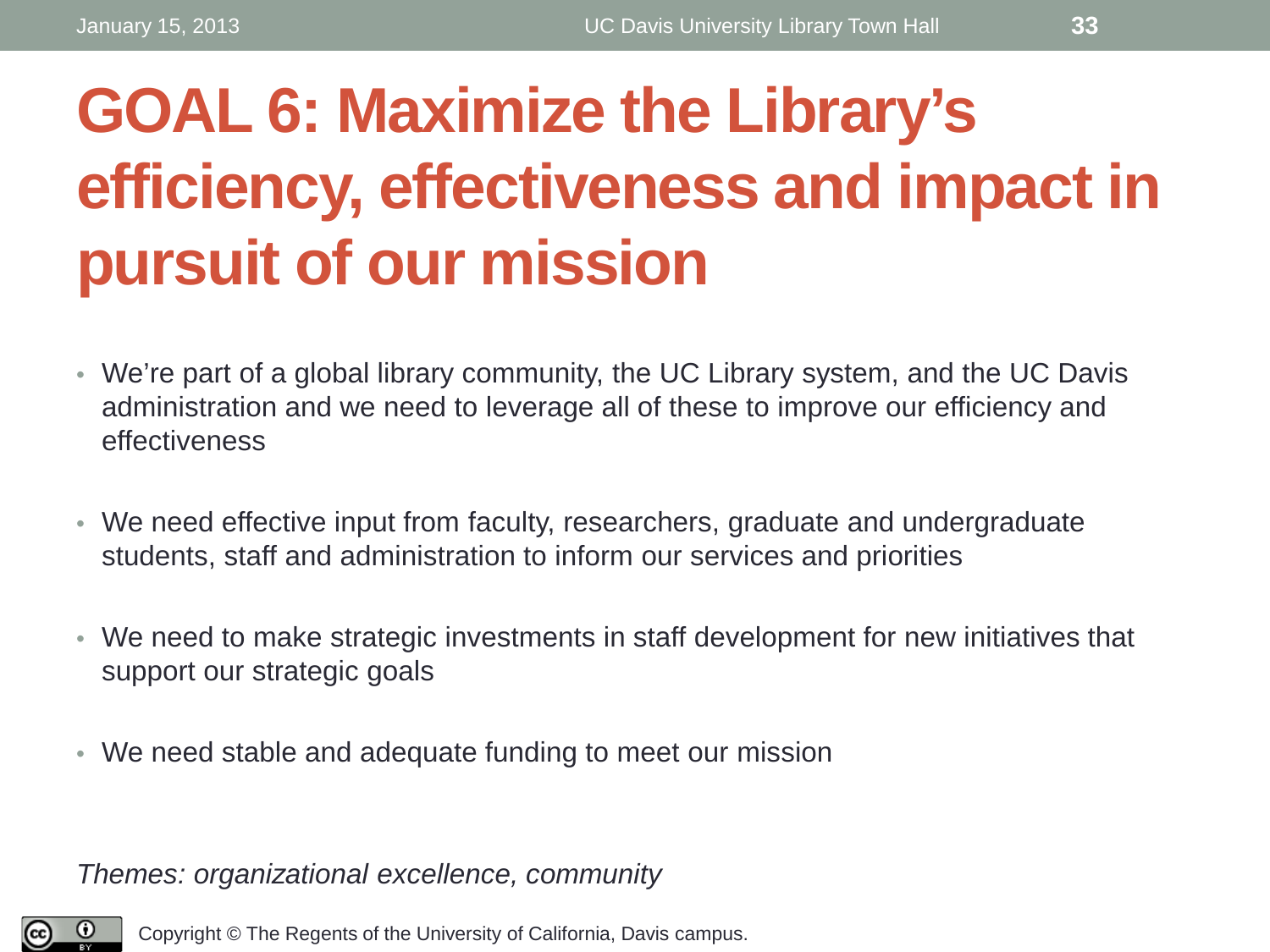## **Subgoals**

- **Subgoal 1**: Create an organizational structure that reflects the interdisciplinary nature of UC Davis and implements Organization Excellence across all the Library's functions.
- **Subgoal 2**: Identify partnerships across the UC Davis campus and the UC Library system that can help us achieve our goals more efficiently and effectively.
- **Subgoal 3**: Create a culture and practice of continuous improvement through careful assessment and data-driven decision-making.
- **Subgoal 4**: Develop and sustain a skilled and engaged workforce through targeted development and recruitment that aligns staff capabilities with library priorities and campus goals.
- **Subgoal 5**: Improve and stabilize the Library's funding model for its primary services, and develop new means to increase experimentation and innovation across the organization.
- **Subgoal 6**: Improve the Library's advisory and governance structure to reflect the needs of the entire community, including faculty, students, researchers, and staff.

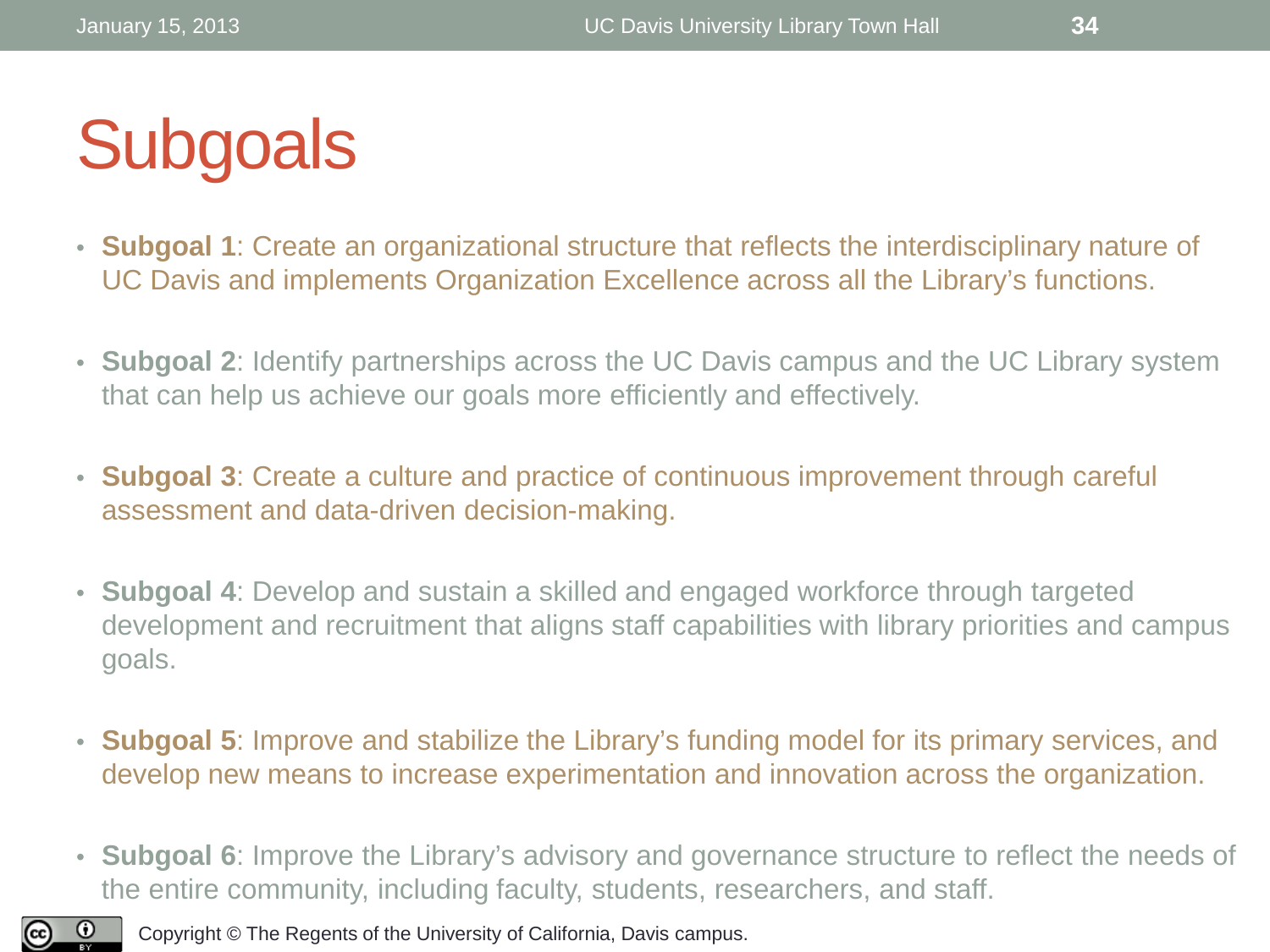

**platform**: a set of resources — services, data, tools — that supports learning, research, knowledge creation, collaboration, community-building [in the digital environment]

Source: Digital Public Library of America

We will invest in a digital library that leverages our traditional *and historical strengths while acknowledging the forces of change around us.*

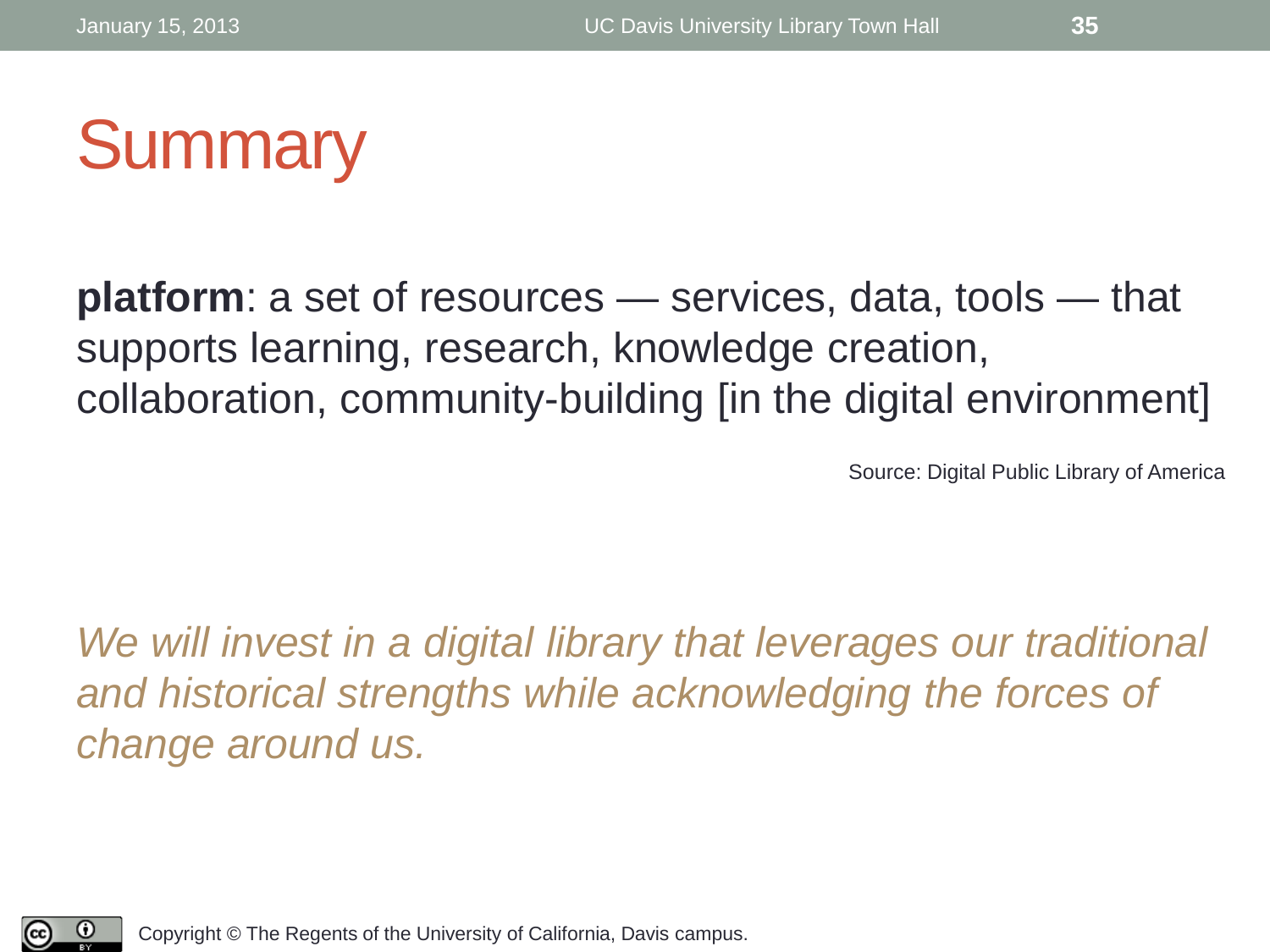(Optional) open meetings for library staff Davis campus on Jan 29, 4 – 5 pm Sacramento campus on Jan 30, 4 – 5 pm

- Presentations to faculty, student, administration groups
- Finalize the Plan in late January/early February
- Continue getting community input (e.g. faculty survey)

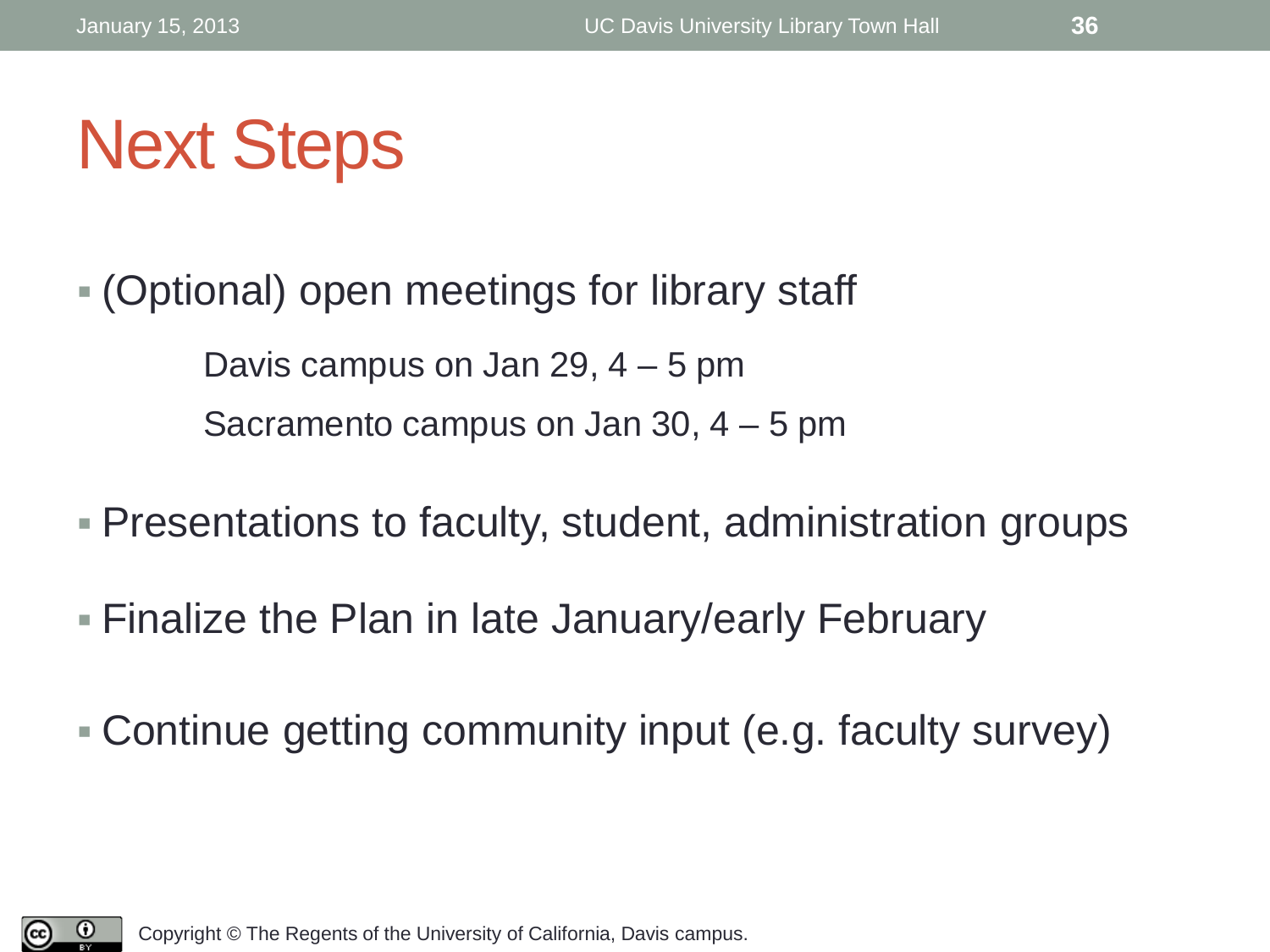- Departmental and program plans at next level of detail
- Operational Excellence reviews of key library operations
- Re-evaluate Library's organizational structure
- Measure progress, reassess regularly

### *Ongoing process of continual improvement and course correction*

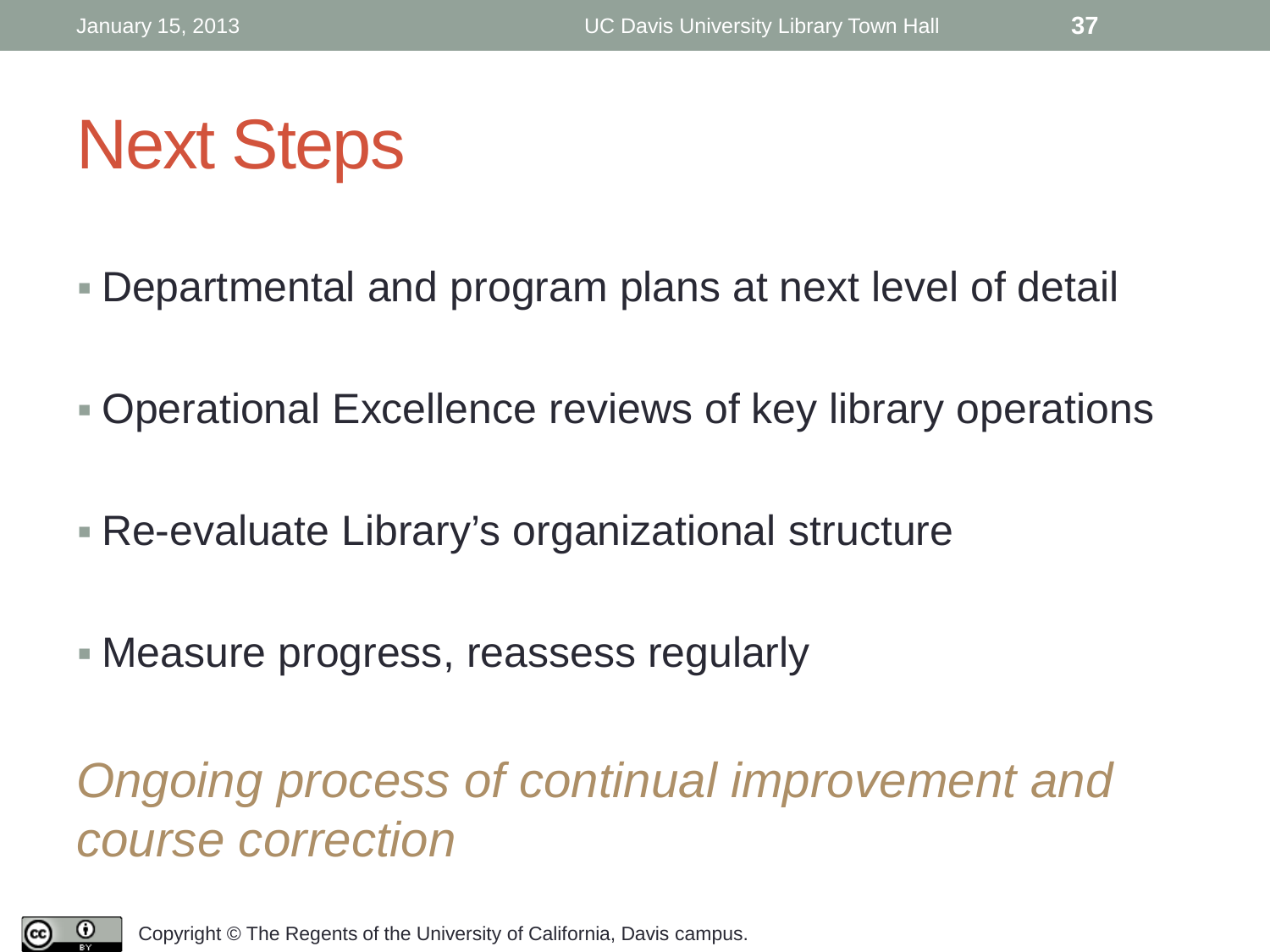### Evolution, not Revolution

*We are already moving in some of these directions, e.g.*

- Considering joining the Google Books project
- New student advisory groups in place
- Recruiting a new Director of Development
- Recruiting a CLIR Postdoc for neuroscience data curation
- Additional grant proposals in development
- Adopting more campus-wide and UC-wide technologies